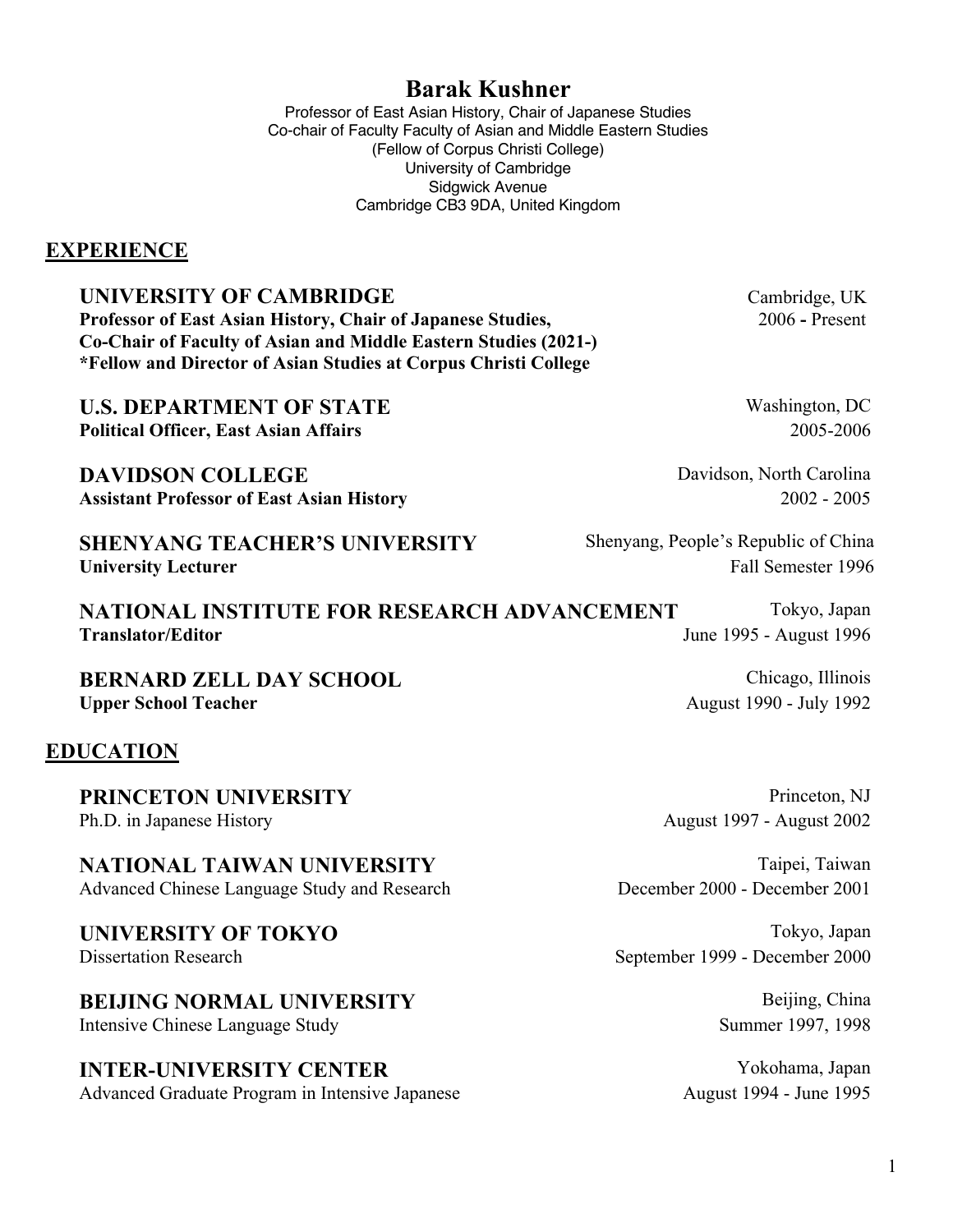## **BRANDEIS UNIVERSITY** Waltham, MA

B.A. in History May 1990

## **PUBLICATIONS**

#### **Single Author Monographs**

*Men to Devils, Devils to Men: Japanese War Crimes and Chinese Justice* (Harvard University Press, 2015), (Winner of the American Historical Association's 2016 John K. Fairbank Prize).

Traditional Chinese translation:『從⼈到鬼,從鬼到⼈:⽇本戰犯與中國的審判』

(譯者: 江威儀;審訂: 陳冠任), 新北市: 遠足文化, 2021.

*Slurp! A culinary and social history of ramen, Japan's favorite noodle soup, Leiden: Brill, 2012, (paperback* 2014).

Simplified Chinese translation: 顾若鹏 (夏小倩译)《拉面: 食物里的日本史》 (桂林市:广西师

范⼤学出版社), 2019.

Traditional Chinese translation: 顧若鵬(譯者陳正杰) 《拉麵的驚奇之旅》(台北:允晨文化出

版社), 2017.

Japanese translation: バラク・クシュナー(幾島幸子 翻訳)『ラーメンの歴史学――ホット な国民食からクールな世界食へ』(明石書店), 2018.

*The Thought War - Japanese Imperial Propaganda*, Honolulu: University of Hawaii Press, 2006 (paperback 2007).

Japanese translation: バラク・クシュナー (井形彬訳) 『思想戦:大日本帝国のプロパガンダ』 (東京:明石書店), 2016.

#### **Edited volumes**

Barak Kushner and Sherzod Muminov, eds., *Overcoming Empire in Post-Imperial East Asia: Repatriation, Redress and Rebuilding,* London: Bloomsbury Publishing, 2020, (paperback 2021).

Barak Kushner and Andrew Levidis, eds., *In the Ruins of the Japanese Empire: Imperial Violence, State Destruction, and the Reordering of Modern East Asia*, Hong Kong: Hong Kong University Press, 2020.

Barak Kushner and Sherzod Muminov, eds., *The Dismantling of Japan's Empire in East Asia: De-imperialization, Postwar Legitimation and Imperial Afterlife*, London: Routledge, 2017, (Paperback 2018).

Yoichi Funabashi and Barak Kushner, eds., *Examining Japan's Lost Decades*, London: Routledge, 2015, (Paperback 2017).

Japanese translation: 『検証日本の「失われた 20 年」: 日本はなぜ停滞から抜け出せなかった のか』(東洋経済新報社, 2015).

#### **Translated books**

The Asahi Shimbun Company, *Media, Propaganda and Politics in 20th-Century Japan* (with a foreword by Funabashi Yoichi), Barak Kushner (editor, translator), London: Bloomsbury Publishers, 2015, (paperback 2016).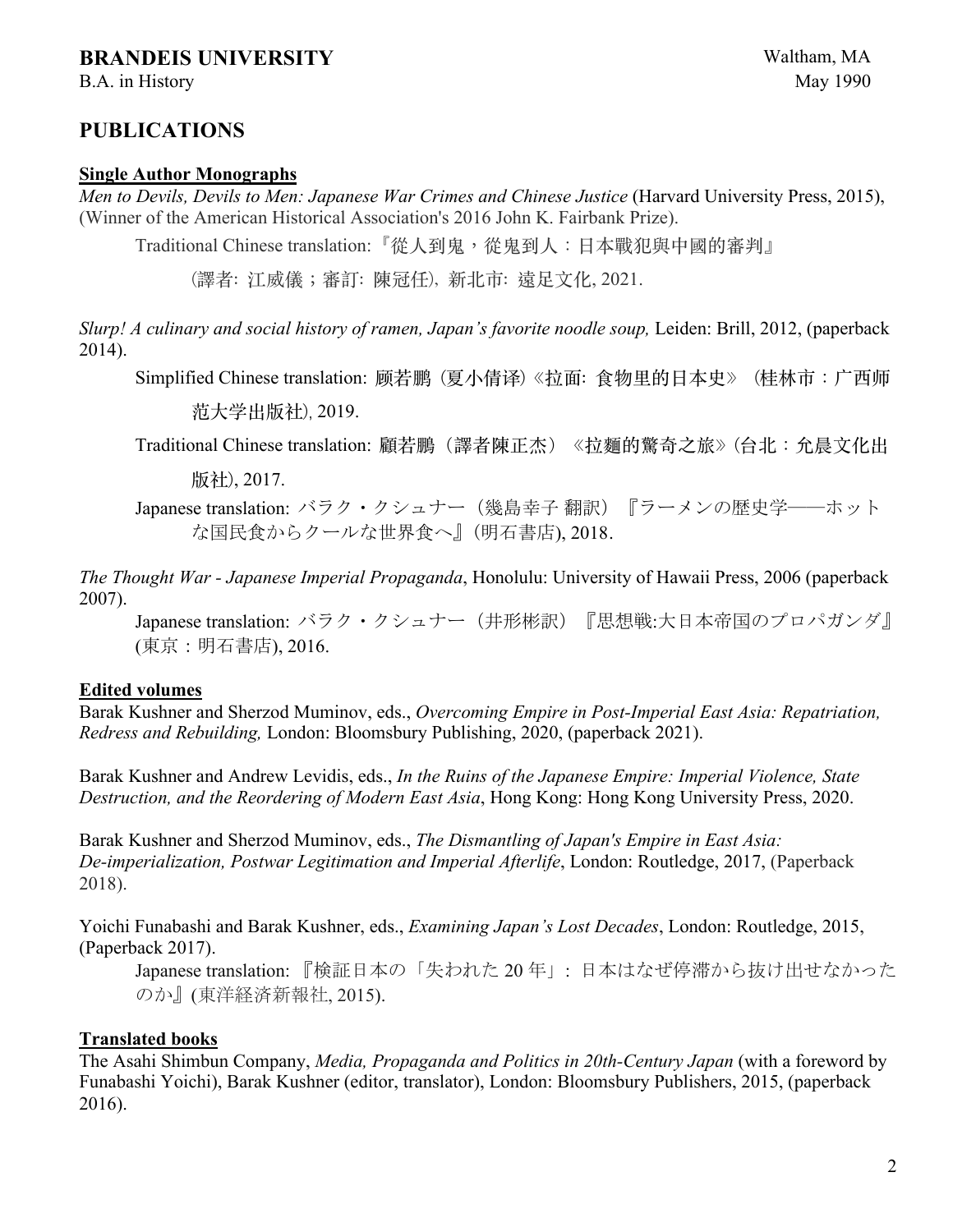#### **Book chapters**

「繫往於今―重思東亞戰罪審判的歷史遺緒,」" (new introduction for the traditional Chinese translation of *Men to Devils*), in 顧若鵬著 (江威儀譯, 陳冠任審訂), 『從人到,從鬼到人:日本戰犯與中國的審判』, 新北市: 遠足文化, 2021, p. 17-34.

「ヨーロッパから見た東アジア歴史問題の起源」、浅野豊美編集『和解学の試み』、明石書店, 2021, p. 259-285.

"Anchors of History: The Long Shadow of Imperial Japanese Propaganda," in Kaoru Ueda, ed., *Fanning the Flames: propaganda in modern Japan*, Stanford: Hoover Institution Press, 2021, p. 29-41.

"Introduction: The Search for Meaning in Defeat and Victory," in Barak Kushner and Andrew Levidis, eds., *In the Ruins of the Japanese Empire: Imperial Violence, State Destruction, and the Reordering of Modern East Asia*, Hong Kong: Hong Kong University Press, 2020, p. 1-24.

<法律與帝國—對日關係中「正義」的掙扎 (1944-1947) >, 黃自進, 潘光哲編輯 《中日戰爭和東亞 變局》下冊, Taipei: Taiwan, 稻鄉出版社, 2018, p. 331-364.

「日本語版への序」(new introduction for the Japanese translation of *Slurp! A culinary and social history of ramen, Japan's favorite noodle soup*), in バラク・クシュナー(幾島幸子 翻訳)『ラーメンの歴史学-- ホットな国民食からクールな世界食へ』(明石書店), 2018, p. 3-13.

"Japan's war of words with the world: WWII propaganda in the international arena," in Sven Saaler and Christopher W.A. Szpilman, eds., *Routledge Handbook of Modern Japanese History*, London: Routledge, 2018, p. 251-263.

"The question of complicity: Japan's early postures toward war crimes and war responsibility in the aftermath of the Second World War," in Kerstin von Lingen, ed., *Debating Collaboration and Complicity in War Crimes Trials in Asia, 1945-1956*, London: Palgrave Macmillan, 2017, p. 151-176.

"Introduction: the unevenness of the end of empire," in Barak Kushner and Sherzod Muminov, eds., *The Dismantling of Japan's Empire in East Asia: De-imperialization, Postwar Legitimation and Imperial Afterlife*, London: Routledge, 2017, p. 1-11.

"Imperial loss and Japan's search for postwar legitimacy," in Barak Kushner and Sherzod Muminov, eds., *The Dismantling of Japan's Empire in East Asia: De-imperialization, Postwar Legitimation and Imperial Afterlife*, London: Routledge, 2017, p. 48-65.

「日本語版への序文」(new introduction for the Japanese translation of *The Thought War - Japanese Imperial Propaganda*) in バラク・クシュナー(井形彬訳)『思想戦:大日本帝国のプロパガンダ』(明 石書店, 2016), p. 3-14; p. 333-334 (notes).

"Heroes, victims, and the quest for peace: war monuments and the contradictions of Japan's post-imperial commemoration," in Dominik Geppert and Frank Mueller, eds., *Sites of Imperial Memory: Commemorating colonial rule in the nineteenth and twentieth centuries*, Manchester: Manchester University Press, 2015, p. 70-91.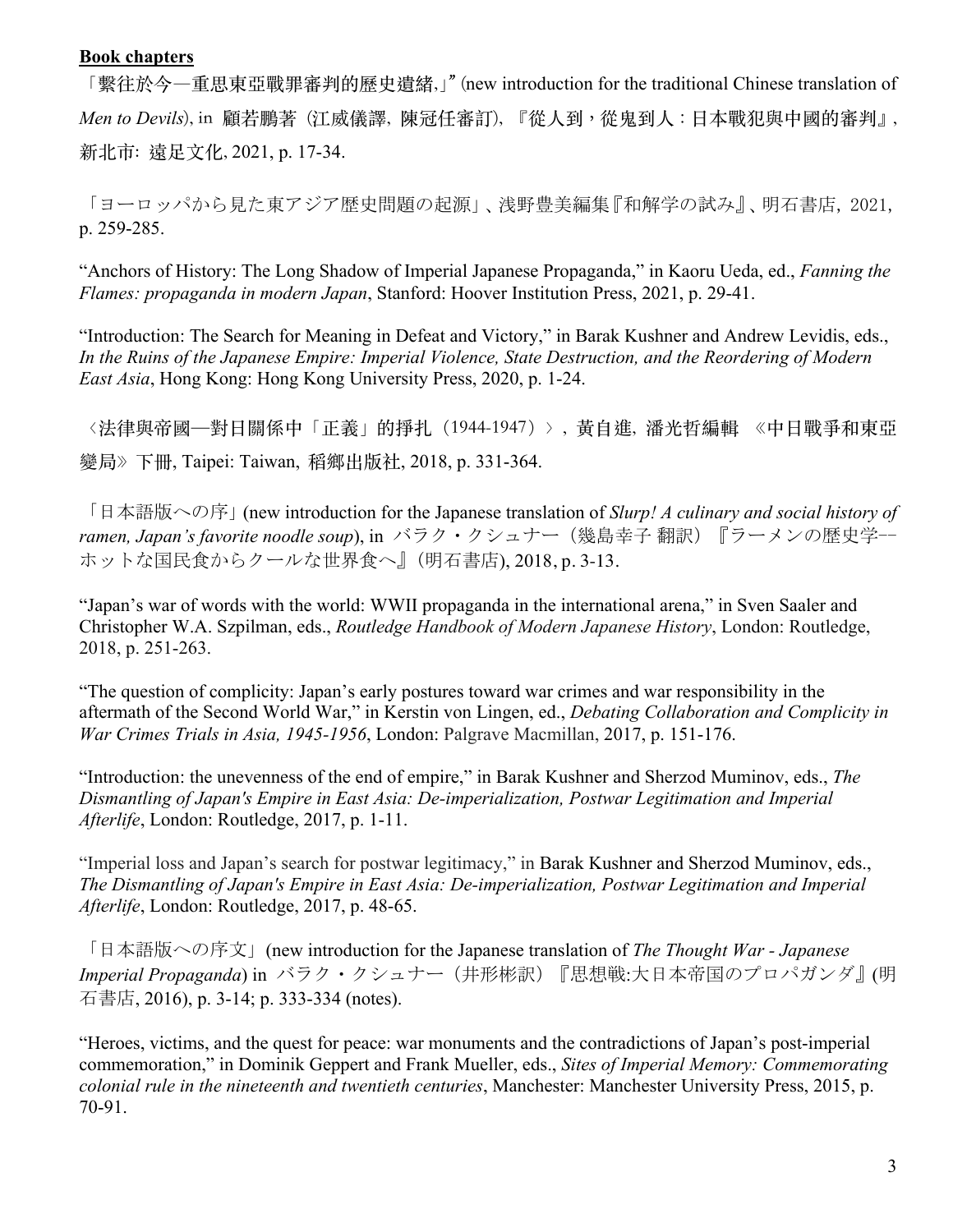"Chinese War Crimes Trials of Japanese, 1945-1956: a Historical Summary," in Morten Bergsmo, Cheah Wui Ling, Yi Ping, eds., *The Historical Origins of International Criminal Law,* volume 2, Brussels: Torkel Opsahl Academic Publisher, 2014, p. 243-265.

"Empire's Little Helpers: Juvenile Delinquents and the State in East Asia, 1880-1945," in Heather Ellis, ed., *Juvenile Delinquency and the Limits of Western Influence, 1850-2000*, London: Palgrave Macmillan, 2014, p. 145-170.

"Unwarranted attention: the image of Japan in twentieth century Chinese humour," in Jessica Davis and Jocelyn Chey, eds., *Humour in Chinese Life and Culture: Resistance and Control in Modern Times*, Hong Kong: Hong Kong University Press 2013, p. 47-80.

"Sweetness and Empire: Sugar Consumption in Imperial Japan," in Janet Hunter and Penelope Francks, eds., *The Historical Consumer: Consumption and Everyday Life in Japan, 1850-2000*, London: Palgrave Macmillan, 2011, p. 127-150.

Japanese translation: バラック∙クシュナー「甘味と帝国:帝国日本における砂糖消費」ペネロ ピ∙フランクスとジャネット ∙ハンター(編集)『歴史のなかの消費者、日本における消費と暮 らし1850−2000』(谷本雅之, 中村尚史訳), 法政大学出版局, 2016, 145-170 頁.

"Going for the Gold - Health and Sports in Japan's Quest for Modernity*,*" in William Tsutsui and Michael Baskett, eds., *The East Asian Olympiads, 1934–2008: Building Bodies and Nations in Japan, Korea, and China*, Folkestone: Global Oriental, 2011, p. 34-48.

"Imperial Cuisines in Taishō Foodways," in Eric Rath and Stephanie Assmann, editors, *Past and Present in Japanese Foodways*, Chicago: University of Illinois Press, 2010, p. 145-165, ISBN 978-0252035630

"Planes, Trains and Games – Selling Japan's War in Asia," in Jennifer Purtle and Hans Bjarne Thomsen, eds., *Looking Modern, Taisho Japan and the Modern Era*, Chicago: The University of Chicago Press, 2009, p. 243-264.

"Introduction" to Peter O'Connor edited, *Critical Readings on Japan, 1906-1948: Countering Japan's Agenda in East Asia*, Volume 3, [Montaville Flowers (1868–1934): *The Japanese Conquest of American Opinion* (1917), New York: George H. Doran Co, Peter de Mendelssohn (1908–1982): *Japan's Political Warfare* (1944)], London: Global Oriental Publishers, 2008, p. vii – xvii.

"Introduction" to Peter O'Connor edited, *Critical Readings on Japan, 1906-1948: Countering Japan's Agenda in East Asia*, Volume 6, [Harry Emerson Wildes (1890–1982): *Social Currents in Japan, With Special Reference to the Press*, Chicago: University of Chicago Press, (1927)], London: Global Oriental Publishers, 2008, p. vii – xviii.

"*Godzilla* as Japan's First Postwar Media Event," in William Tsutsui, ed., *In Godzilla's Footsteps:* Japanese Pop Culture Icons on the Global Stage, New York: Palgrave Macmillan, 2006, p. 41-51.

#### **Journal Articles**

〈處理戰後的勝利:國民黨、日本與共產黨對於正義的立場〉, 陳冠任(譯) 《國立政治大學歷史學報》 (Taiwan), 第 50, 2018 年 11 ⽉, p. 143-174.

「合法性と帝国──台湾を事例とした日中関係における「正義」をめぐる戦い」中国21, vol. 45, February 2017, p. 81-105.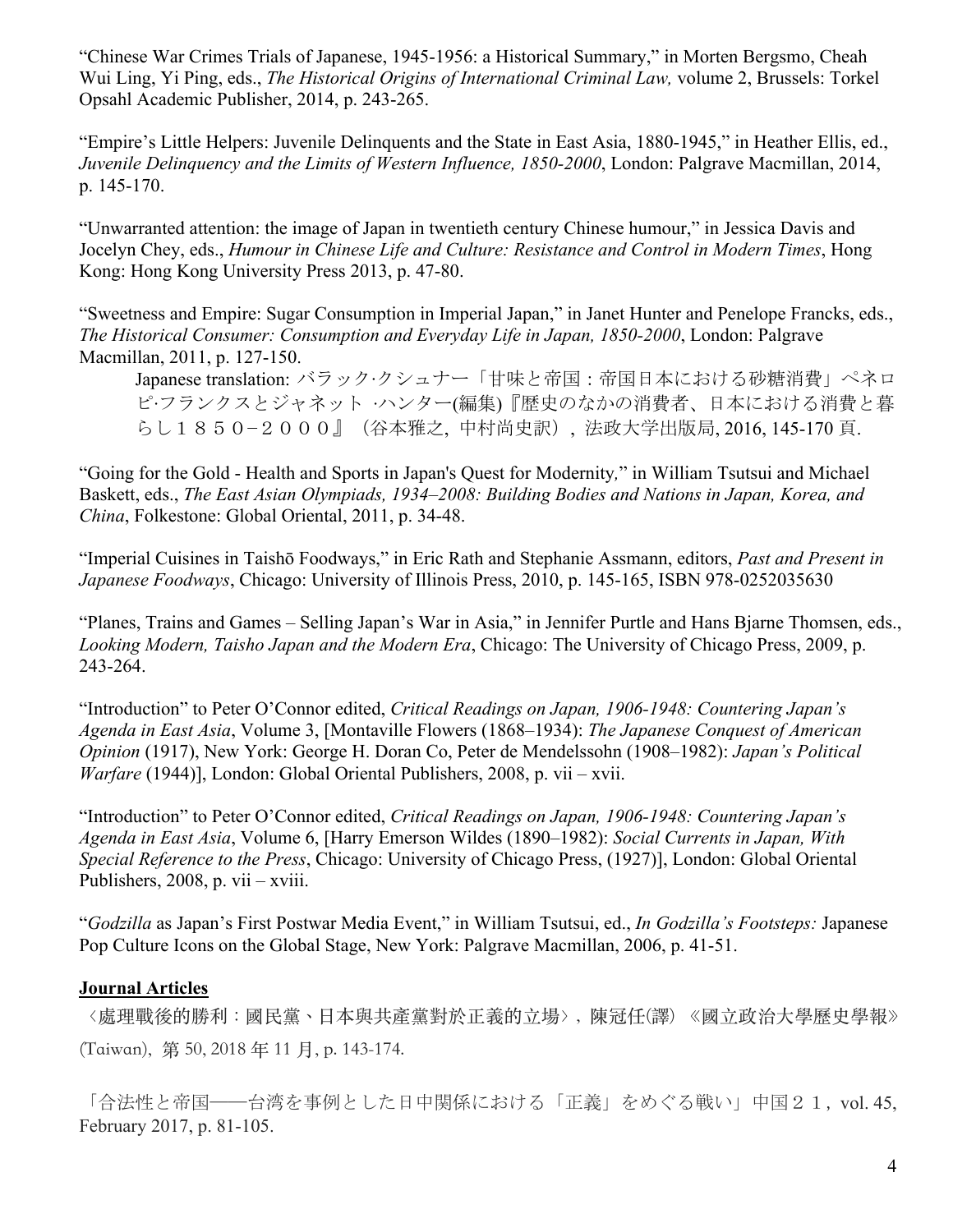「戦後中国における日本人戦犯裁判の戦い〜正義とその正当性」国際研究教育機構研究年報(学習 院大学)第3号 2017 年, p. 5-17.

"Ghosts of the Japanese Imperial Army: The 'White Group' (Baituan) and Early Post-war Sino-Japanese Relations," *Past and Present*, volume 218, suppl 8 (Transnationalism and Contemporary Global History), (2013), p. 117-150.

"A Limitless Supply of Knowledge and Insight," *The Transactions of the Asiatic Society of Japan*, fifth series, volume 4, 2012, p. 43-52.

"Treacherous Allies: The Cold War in East Asia and American Postwar Anxiety," *Journal of Contemporary History*, October 2010, p. 1-34.

"Pawns of Empire: Postwar Taiwan, Japan and the Dilemma of War Crimes," in *Japanese Studies*, (Special issue on Japan and Taiwan), Vol. 30, No. 1, May 2010, p. 111-133. [Also published in a book; see "Pawns of Empire: Postwar Taiwan, Japan and the Dilemma of War Crimes," in Adam Clulow, ed., *Statecraft and Spectacle in East Asia* (Studies in Taiwan-Japan Relations), London: Routledge, 2010, p. 108 -130]

"Nationality and Nostalgia: The Manipulation of Memory in Japan, Taiwan, and China since 1990," XXIX.4, *The International History Review*, December 2007, p. 793-820.

Co-authored with Sato Masaharu, "Digesting Postwar Japanese Media: American Propaganda in Occupied Japan," *Diplomatic History,* January 2005, p. 27-48.

"Laughter as Materiel: The Mobilization of Comedy in Japan's Fifteen-Year War," volume xxvi, 2 (June 2004), *The International History Review*, p. 300-330.

Entries for "Japan," "World War II (Pacific)," and "Tokyo Rose" in *Propaganda and Mass Persuasion: A Historical Encyclopedia, 1500 to the Present*, edited by David Culbert, David Welch, Nicholas John Cull, NY: ABC-Clio Publishers, 2003.

Co-authored with Sato Masaharu, "'Negro Propaganda Operations': Japan's Short-wave Radio Broadcasts for World War II Black Americans*,*" *Historical Journal of Film, Radio and Television*, 1999, 19(1), p. 5-26. Awarded editorial award for best article by junior scholars.

"Cannibalizing Japanese Media - The Case of Issei Sagawa," *Journal of Popular Culture*, vol. 31:3 Winter 1997, p. 55-68.

## **Translations and Miscellaneous Writings**

"Emperor Hirohito, his confession," *Bonhams Magazine*, Winter 2017, p. 35-37.

"Ramen - A Japanese National Dish with Chinese National Heritage," *Petits Propos Culinaires* 98 (August 2013), p. 46-61.

"The Drive to Mobilize Wartime Society," in Alan Marcuson's catalogue, *Dreams of Empire: Japanese Propaganda Textiles*, Cassochrome Publishers, Belgium, 2011, p. 9-25. ISBN 978-0-615-44038-5 (Available at www.marcusonandhall.com)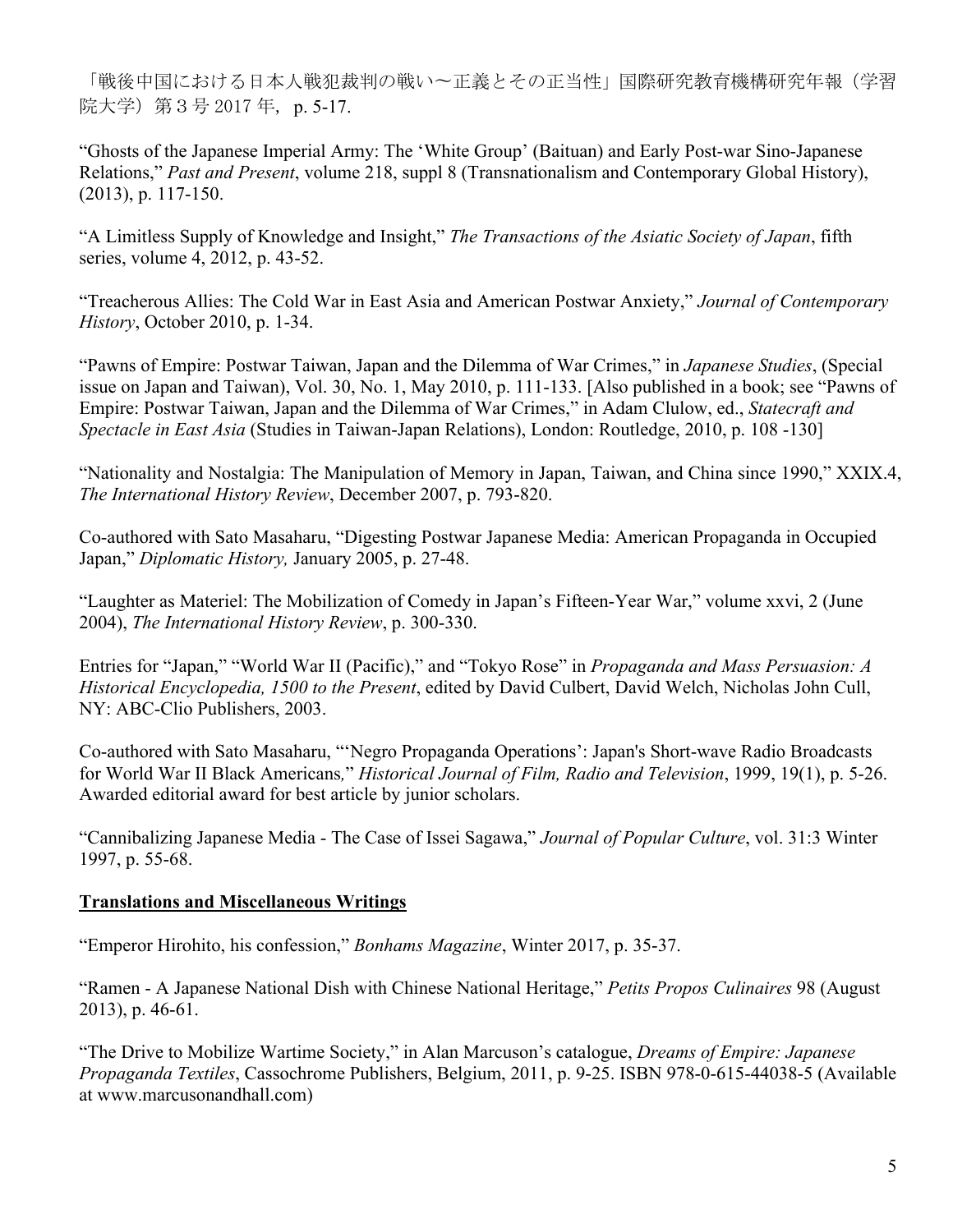"Liang Qichao and Western Modernity: An Analysis of His Translations of the Term 'Political Economy' by Mori Tokihiko," (translated by Barak Kushner and Joshua A. Fogel) in *The Role of Japan in Liang Qichao's Introduction of Modern Western Civilization to China* (ed. Joshua A. Fogel), University of California, Berkeley: Institute of East Asian Studies, 2004, p. 15-39, ISBN 978-1557290809

Awaya Kentaro, "Controversies Surrounding the Asian-Pacific War: The Tokyo War Crimes Trial (translated by Barak Kushner)," in Phillip West, et al, eds., *America's War in Asia: A Cultural Approach to History and Memory*, Armonk, NY: M.E. Sharpe, 1997, p. 221-232, ISBN 978-0765602367

## **PRIZES, GRANTS, and FELLOWSHIPS**

Cambridge University Global Humanities Grant (£12,000), co-managed with Dr Vicky Young for an international conference on decolonization and East Asia (2022)

Visiting Fellow, Swedish Collegium for Advanced Studies, Uppsala, Sweden, 2019-2020

15th Nakasone Yasuhiro Prize, Award for Excellence (2019) (Japan)

Newton Trust Matching Grant (£52,000) for a postdoctoral research associate to assist with the *Charting the Geography of Power* project, 2019-2020.

"Charting the Geography of Power: Visualizing the Shifting Landscape from Imperial to Postwar East Asia through War Crimes Trials," €100,000 from Chiang Ching-kuo Foundation (Taiwan) for 3-year project, 2018-2021.

Awarded the American Historical Association's 2016 John K. Fairbank Prize for best book in East Asian History for *Men to Devils, Devils to Men: Japanese War Crimes and Chinese Justice* (Harvard University Press, 2015).

Cambridge Humanities Research Grant (£19,000) for Digital Humanities Collaboration on Mapping War Crimes Trials with Dr. Chang Chihyun, Shanghai Jiaotong University, 2016-2017.

Cambridge DAAD German Research Hub award to collaborate with German scholar, Professor Kerstin von Lingen, on comparative war crimes project, 2017, 2018.

Toshiba Foundation Grant for 3-year project (£45,000) (co-organized with Professor Rana Mitter, Oxford University) to investigate and host a series of international conferences entitled, *The Media and How it Shapes History in East Asia*.

My work on the history of ramen was awarded the *2013 Sophie Coe Prize for Food History*, the longest-running and most generous prize for writing in food history in the English language.

Principal Investigator for a European Research Council 6-year Grant (£1.2 million) 2013-2019 to research "*The Dissolution of the Japanese Empire and the Struggle for Legitimacy in Postwar East Asia, 1945-1965*"

| Newton Trust Small Research Grant          | 2013                    |
|--------------------------------------------|-------------------------|
| British Academy Mid-Career Fellowship      | Academic year 2012-2013 |
| Japan Foundation Endowment Committee Grant | Summer 2012             |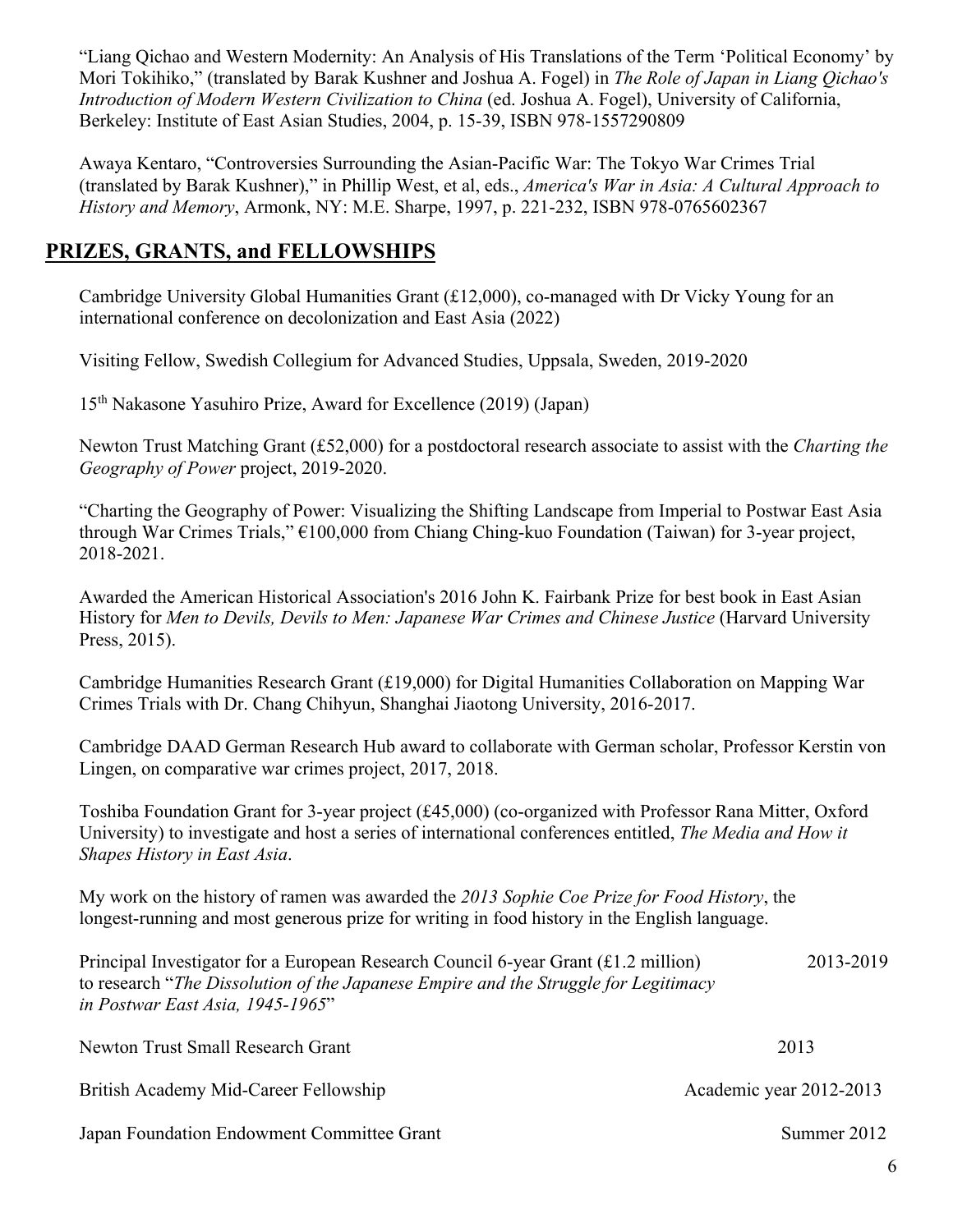| Three-year project for Japan Ministry of Education collaborative young scholars grant, with                                                                                                                                              | $2011 - 2013$     |  |
|------------------------------------------------------------------------------------------------------------------------------------------------------------------------------------------------------------------------------------------|-------------------|--|
| Wada Hideho (和田英穂) at Shōkei University (Japan) and Mike Lan (藍適齊) at                                                                                                                                                                    |                   |  |
| Chungcheng University (Taiwan) to research BC class war crimes and Taiwan. Title of project:<br>「対日BC級戦犯裁判における台湾人戦犯の研究-中英仏豪の戦犯裁判を中心に」                                                                                                    |                   |  |
| (Research on the issue of Taiwanese war criminals in Japanese BC class war crimes trials,                                                                                                                                                |                   |  |
| centering on Chinese, British, French, Australian and English trials)                                                                                                                                                                    |                   |  |
| British Academy Short Term Grant to Academia Sinica, Taiwan for research project,<br>"When Empire Fails, Legally Deconstructing Japanese War Crimes and the Postwar<br>Question of Nationality"                                          | Summer 2010       |  |
| Taiwanese Ministry of Education Foreign Summer Grant 2010, part of international<br>team exploring the project "Postwar Taiwanese History, 1950-1960"                                                                                    | Summer 2010       |  |
| British Academy Conference Grant to co-host December 2010 international conference, entitled Regional<br>and National Identities in the Cold War in East Asia: the integration of East Asian and Western Perspectives<br>$(1945 - 1991)$ |                   |  |
| Grant from Anglo-Japanese Daiwa Foundation to co-host same conference<br>Grant from Great Britain Sasakawa Foundation to co-host same conference                                                                                         | Summer 2010       |  |
| Taiwanese Ministry of Education Foreign Summer Grant 2009, part of<br>international team exploring the project "Exploring the Cultural Faces of Taiwan<br>1945-1960"                                                                     | Summer 2009       |  |
| Abe Fellowship (supported by The Japan Foundation Center for Global<br>Partnership, the Social Science Research Council, and the American Council of<br>Learned Societies)                                                               | 2008-2010         |  |
| Japan Foundation Endowment Committee Grant                                                                                                                                                                                               | Summer 2007       |  |
| Freeman Foundation grant for travel and research in Japan, Korea, China and<br>Mongolia                                                                                                                                                  | Summer '03, '04   |  |
| David L. Boren National Security Education Program (NSEP) Graduate<br>International Fellowship in Taiwan                                                                                                                                 | $2000 - 2001$     |  |
| Fulbright IIE Dissertation Graduate Fellowship to Japan                                                                                                                                                                                  | 1999 - 2000       |  |
| Princeton University History Department Fellowship                                                                                                                                                                                       | 1997 - 2002       |  |
| Indiana University Academic Year FLAS Fellowship                                                                                                                                                                                         | 1993 - 1995       |  |
| Indiana University Summer FLAS Fellowships                                                                                                                                                                                               | Summer 1992, 1994 |  |

## **Selected Presentations**

Co-managed with Dr Vicky Young, *Decolonizing East Asian Studies: Rewriting the Boundaries of Region, Nation, World* international conference at the Faculty of Asian and Middle Eastern Studies, Cambridge University, UK, 2-4 June 2022.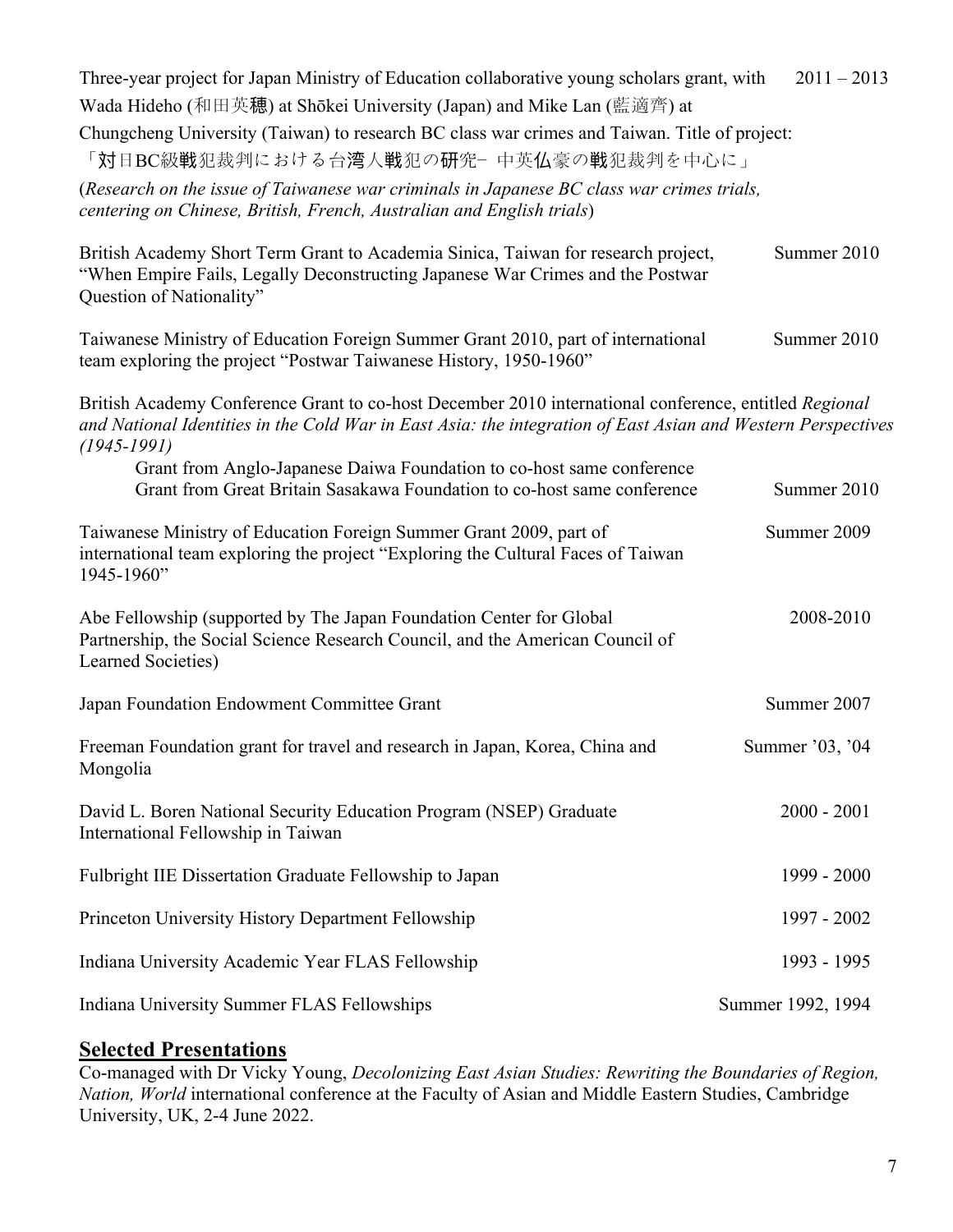"Pulling the Nation's Noodles: Ramen and the Chinese Origins of Modern Japanese Cuisine," Light Center for Chinese Studies, Western Michigan University, April 6, 2022 (online).

"Slapping one's own face" – laying blame for Japan's war responsibility in the early postwar, Tel Aviv University, Israel, March 22, 2022.

"Rethinking Sino-Japanese Relations: Justice and the Legacy of War Crimes Trials in East Asia," Shanghai University, China, November 25, 2021 (online).

"An Abundance of Memory and a Fear of History: how war crimes trials divided East Asia," University of Zurich, Applied History Seminar Keynote, Zurich, Switzerland, November 5, 2021.

"The enemy of my enemy is my….enemy? War criminals in the PRC and the various roads to justice," The Global Asia Research Center, Waseda University, Japan, August 3, 2021 (online).

"Anchors of History: Long Shadow of Japanese Imperial Propaganda," in the *Fanning of the Flames Speaker*  series at the Hoover Institution, Palo Alto, California, June 1, 2021, (see the video: https://www.hoover.org/events/fanning-flames-speaker-series).

"Paving The Road Away From Reconciliation: The Anatomy Of Injustice In Post-WWII Japanese War Crimes Trials," *Global China Humanities Lecture Series*, Hong Kong University of Science and Technology, May 4, 2021.

"Past, Present and Future: CSSA Online Discussion about China-Japan Relations," Cambridge University, December 10, 2020.

"Like slapping one's own face:" How Japan Dealt with its Failed Empire in the Early Postwar Years," Oxford University History Society, October 16, 2020 (online).

"Debates over the historical views of war crimes trials (アジアにおいて、戦犯裁判史観を巡る論争), Aoi Global Scholarship Agreement Anniversary Seminar, Waseda University, July 24, 2020, (online in Japanese).

"Reflections on the Past Decade of War Crimes Trial History in East Asia: The Battle between National Memory and International Politics," and organizer of the workshop, *Justice and Injustice in East Asia, 1945 to the Present: Media, History and Politics*, Swedish Collegium for Advanced Study, May 26, 2020 (online).

"The Cold War, Reconciliation and the Uneven Path toward Justice in Sino-Japanese Relations, 1945- 2020," Shanghai Jiaotong University, May 21, 2020.

"'A Drunken Charade?': Finding East Asian Justice in Imperial Decline and Colonial Defeat," Swedish Collegium for Advanced Study, Sweden, January 28, 2020. (See the video: https://vimeo.com/388163884).

"Using Big Data and Visualizing Data to Gain New Methodologies to Examine War Crimes History," 战后

对日本战犯审判文献研讨会, 上海交通大学战争审判与世界和平研究院, Shanghai Jiatong University, Shanghai City Center Campus, January 7, 2020.

Organized and managed Chiang Ching-kuo Foundation-funded workshop: *Charting the Geography of Power: Visualizing the Shifting Landscape from Imperial to Postwar East Asia through War Crimes Trials*, Shanghai Jiaotong University, China, July 30 – August 1, 2019.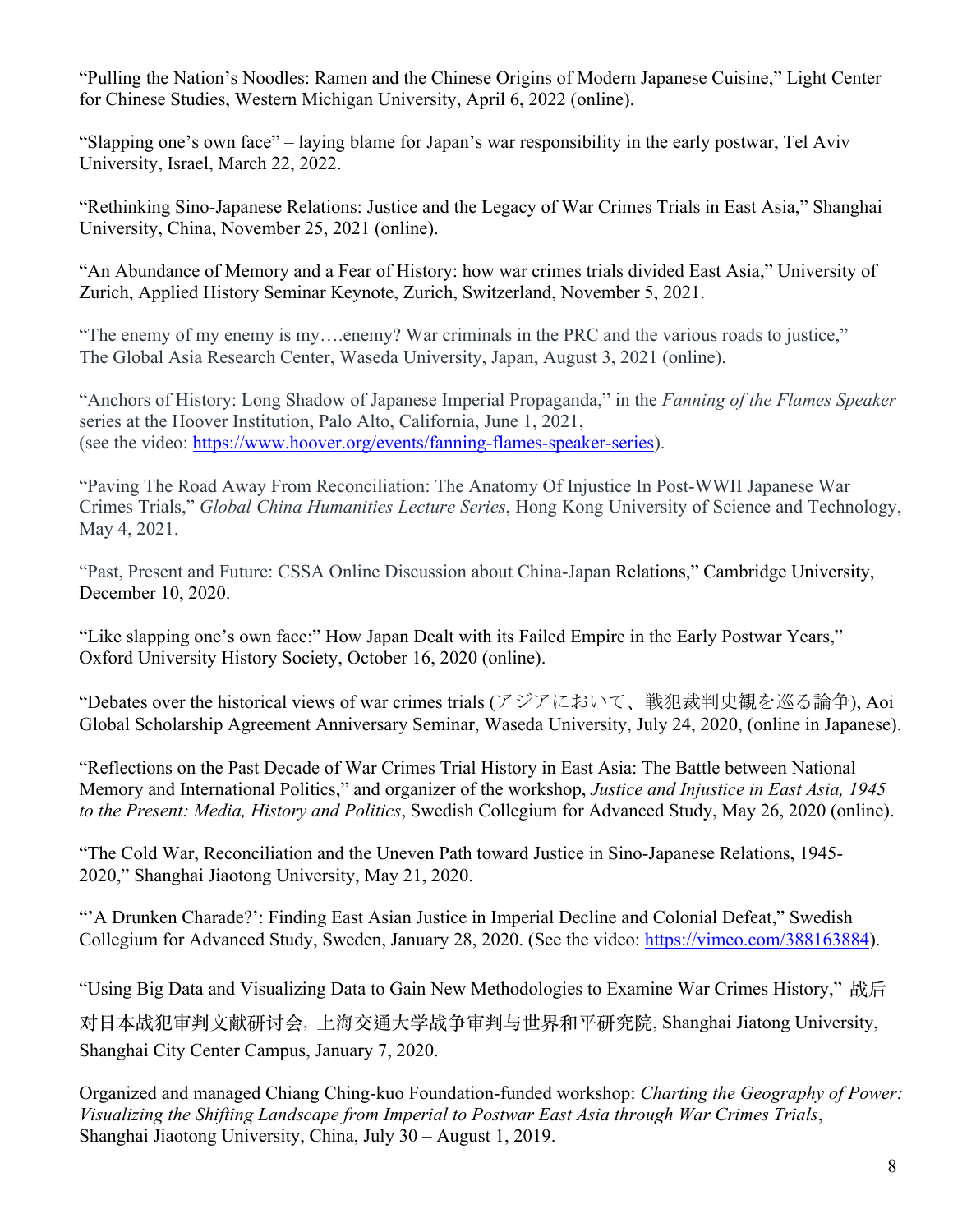"Justice, Politics and the Postwar Order in East Asia 1945-2019," at the International Summer School on East Asian International Relations in Maritime History, Shanghai Jiaotong University, China, July 29, 2019.

「戦後処理を巡る論争:日中関係--これまで、今、これから」, 中曽根平和研究所 (Nakasone Peace Institute), Tokyo, Japan, July 25, 2019 (in Japanese).

"The Global Moment of Justice: War Crimes Trials in Asia, Politics and Memory," Hitotsubashi University, Tokyo Japan, July 19, 2019.

"*Men to Devils and Devils to Men:* BC class war crimes in East Asia and Japan's imperial legacy," Japan Institute of International Affairs, 日本国際問題研究所, Tokyo, Japan, July 8, 2019 (in Japanese).

"Imperial Legacies: History as a weapon of memory in Postwar East," National Chengchi University ( $\mathbb{R} \cdot \overrightarrow{T}$ ) 政治⼤學), Taipei, Taiwan, March 26, 2019.

「 台灣的歷史萬花筒 」(The Kaleidoscope of Taiwanese History), examining the interaction of

post-imperial and modern Taiwanese history with Japan, National Chengchi University (國立政治大學), Taipei, Taiwan, March 28, 2019 (in Chinese).

January 2019 Winter Lectures: WWII, the End of Empire and Japanese History, Waseda University, Japan.

- a. Lecture 1: *The history that you know has been tampered with*, January 7, 2019
- b. Lecture 2: *The end of the beginning: surrender, decolonization and the Cold War*, January 8, 2019
- c. Lecture 3: *Finding Justice: Allied War Crimes Trials and the Japanese Response*, January 9, 2019
- d. Lecture 4: *Imperial Legacies: History as a weapon of memory in Postwar East Asia*, January 10, 2019

"The global moment of justice: war crimes trials in Europe and Asia in comparison*,*" *2018 International Symposium on the 70th Anniversary of the Judgement of the Tokyo Trial*, Shanghai Jiaotong University, Shanghai, November 13, 2018.

"Meet the Writers - Wu Ming-Yi (author of the Man Booker Prize nominated *The Stolen Bicycle*,《單車失竊 記》) in Conversation with Barak Kushner," National Liberal Club, London, August 17, 2018.

"處理戰後的勝利:國民黨、⽇本與共產黨對於正義的⽴場," *Cambridge Workshop: The Cold War and Post-War Taiwan*, University of Cambridge, June 28, 2018 (in Chinese).

"Finding Meaning in Defeat: East Asia's Battle Over Postwar Justice," History Department, Stanford University, May 10, 2018.

Discussant for Carter Eckert's book talk on "*Park Chung Hee and Modern Korea: The Roots of Militarism, 1866–1945*," Center for East Asia Studies, Stanford University, May 11, 2018.

"Contextualising East Asia in 2018: Japan, Korea, Taiwan, and Cross-Strait relations," Taipei Representative Office in the United Kingdom, London, UK, April 20, 2018.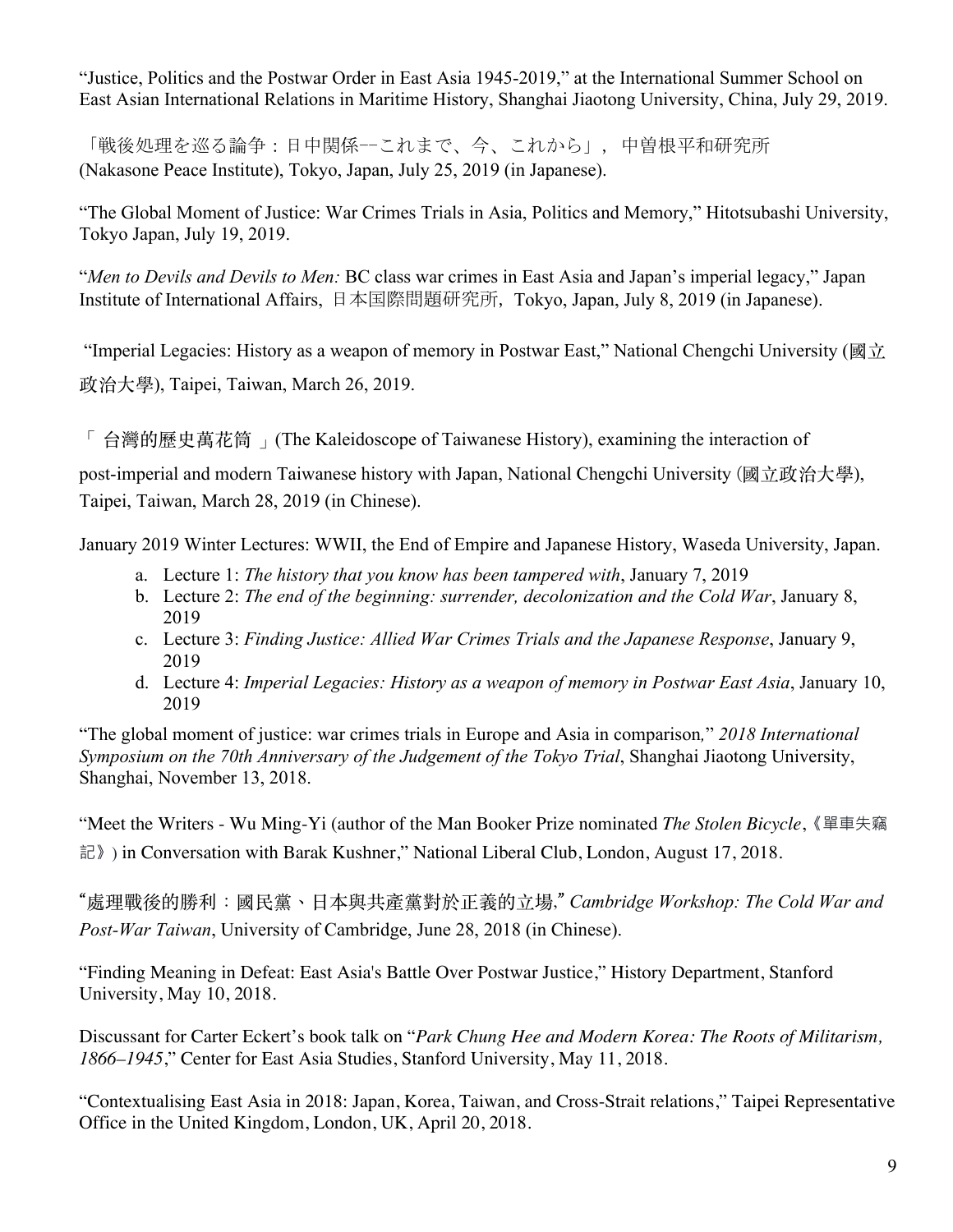"*History as a weapon of memory in Postwar East Asia: war crimes, trials, and the elusive search for justice*," USC Shinso Ito Center for Japanese Religions and Culture, University of Southern California, USA, April 16, 2018.

*"Japan's 'Endless Postwar' and its relations with East Asia*," part of the Living with Godzilla: Challenge, Tribulation, Resilience, and Transformation in Heisei Japan*,* Japan Studies Association Workshop, Hendrix College, Arkansas (US), April 13, 2018

"*East Asian Regional Complexity Concerning the Historical Context of Reconciliation*,"「東アジア地域の 固有性-和解の歴史的背景」, at the Waseda University International Symposium 和解学創成へ向けて (Toward Creating the Field of Reconciliation Studies), Tokyo, December 16, 2017.

"*War propaganda and postwar justice: Japan's struggle for legitimacy after surrender*," Truman Institute, The Hebrew University of Jerusalem, December 11, 2017.

"*Tracing the Lines of Justice and the Spectacle of Law in Postwar Japan and China,*" hosted jointly by the ANU Japan Institute and the Australian Centre on China in the World, Australia National University, Canberra, Australia, November 8, 2017.

"*The Spectacle of Justice in Postwar East Asia and Japan's Struggle with History,*" Sydney Ideas Lecture Series, University of Sydney, Australia, November 6, 2017.

"The politics of ramen in East Asia: why is a Chinese dish Japan's national emblem," (Japanese Studies Department 100th Anniversary Lectures Series), University of Sydney, Australia, November 3, 2017.

"*Rethinking the Reconstruction of Postwar East Asia and the Postwar Pursuit of Justice,*" Korea Research Institute, Korea University, Seoul, Korea, October 31, 2017.

"對於戰後的戰犯審判的小型座談會," (A small roundtable discussion postwar war crimes trials), National Chengchi University, Taipei, Taiwan, October 12, 2017. (Delivered and discussed in Chinese).

"Japanese War Crimes Trials and the Dissolution of the Japanese Empire in China"(戰後的日本帝國解體及戰犯審判) at the International Chinese Language Program of the National Taiwan University Language Center (國立臺灣大學國際華語研習所) Taipei, Taiwan, October 6, 2017.

"在中国的战争审判与历史认识之争: 中⽇关系与战后的争议," (Chinese war crimes trials and the

struggle over history: Sino-Japanese relations and the postwar search for justice) 纪念全面抗战爆发八十周

年国际学术研讨会 (International Symposium on China's War of Resistance against Japanese Aggression), Institute of Modern History (CASS), Beijing, July 9, 2017. (Delivered in Chinese)

"Opening Remarks (致辞) " at the 纪念全⾯抗战爆发八⼗周年国际学术研讨会 (International Symposium on China's War of Resistance against Japanese Aggression), Institute of Modern History (CASS), Beijing, July 8, 2017. (Delivered in Chinese)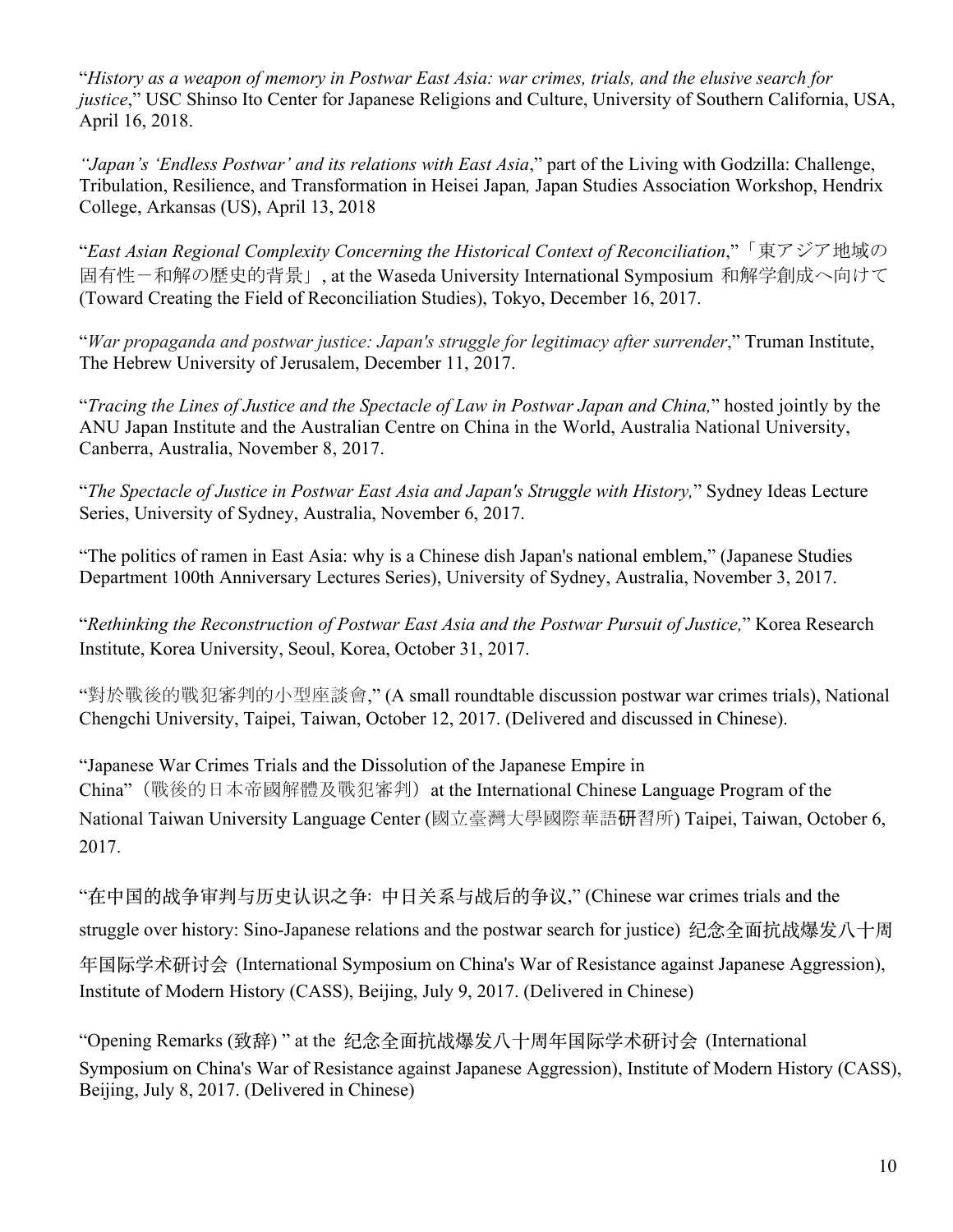"Creating a Visual Database and Charting Japanese War Crimes and Sites of Chinese Justice in Postwar East Asia," *Digital Media and Charting the Geography of Power in East Asia International Conference*, Faculty of Classics, University of Cambridge, June 29, 2017. Also convener and organizer of ERC-funded *Digital Media and Charting the Geography of Power in East Asia International Conference*, Faculty of Classics, University of Cambridge, June 28-30, 2017.

"The History and Memory of War Crimes Trials in China and Japan, 1945-2017," Shanghai Jiaotong University, June 9, 2017.

"From Empire to State: Tracing the Meaning of Defeat in Immediate Postwar Japan," on panel *Phantoms of Japan's Empire: Rethinking Transitions from World War to Cold War, 1945-1950*, Association of Asian Studies, Toronto, Canada, March 16, 2017.

Discussant for "Practicing History at the Time of Crisis in Globalization Consensus," Hitotsubashi University, Tokyo, Japan, March 4, 2017.

"Men to Devils and Devils to Men: 中国における戦争裁判と歴史認識の争い,"近代日本史研究会 (Japan History Group), University of Tokyo, Japan, March 2, 2017 (delivered in Japanese).

74th OSIPP Panel Discussion, "From the Bursting of the Bubble Economy to Donald Trump's Presidency - Achievements and Challenges in Heisei Japan," Osaka University, Japan, February 15, 2017.

"Adjudicating Victory in Postwar East Asia: the spectacle of war crimes and the theatre of justice," School of Asian and Oriental Studies (SOAS), London, January 18, 2017.

Organizer and convener of the 3rd Toshiba Foundation-funded conference, *The Media and How It Shapes History in East Asia*, University of Cambridge, January 13-15, 2017.

Organizer and convener of ERC-funded conference, *The Reconstruction of East Asia, 1945-65*, University of Cambridge, December 9-12, 2016.

"The Forgotten Postwar and the Politics of Justice," *International Academic Forum on the Tokyo War Trial and World Peace*, Shanghai Jiaotong University, Shanghai, China, November 12, 2016.

"War Crimes and Justice in China and East Asia in the Post-1945 Era," University of Oxford China Centre, University of Oxford, October 13, 2016.

"A Mirror of Historical Consciousness? Seventy Years of Sino-Japanese Struggles to Define and Debate War Crimes," at The Second International Seminar of Conflicting Views of America in East Asia - A Comparative Study of Historical Consciousness in Japan, Korea and China, International House of Japan, Tokyo, July 3, 2016.

「戦後中国における日本人戦犯裁判の戦い:正義とその正当性」学習院大学国際研究教育機構主催 国際シンポジウム シリーズ「戦争を考える」第 3 回『戦犯裁判』 ("The struggle over justice and legitimacy in Chinese postwar trials of Japanese war criminals," Global Exchange Organization for Research and Education, International Symposium Series on *Thinking about War*, Third Lecture, "War Crimes," Gakushuin University, Tokyo, Japan, June 30, 2016 (delivered in Japanese).

"Searching for Postwar Justice: Japanese War Crimes and Chinese Law, 1945-1990," Maison Franco-Japonaise, Tokyo, Japan, June 28, 2016.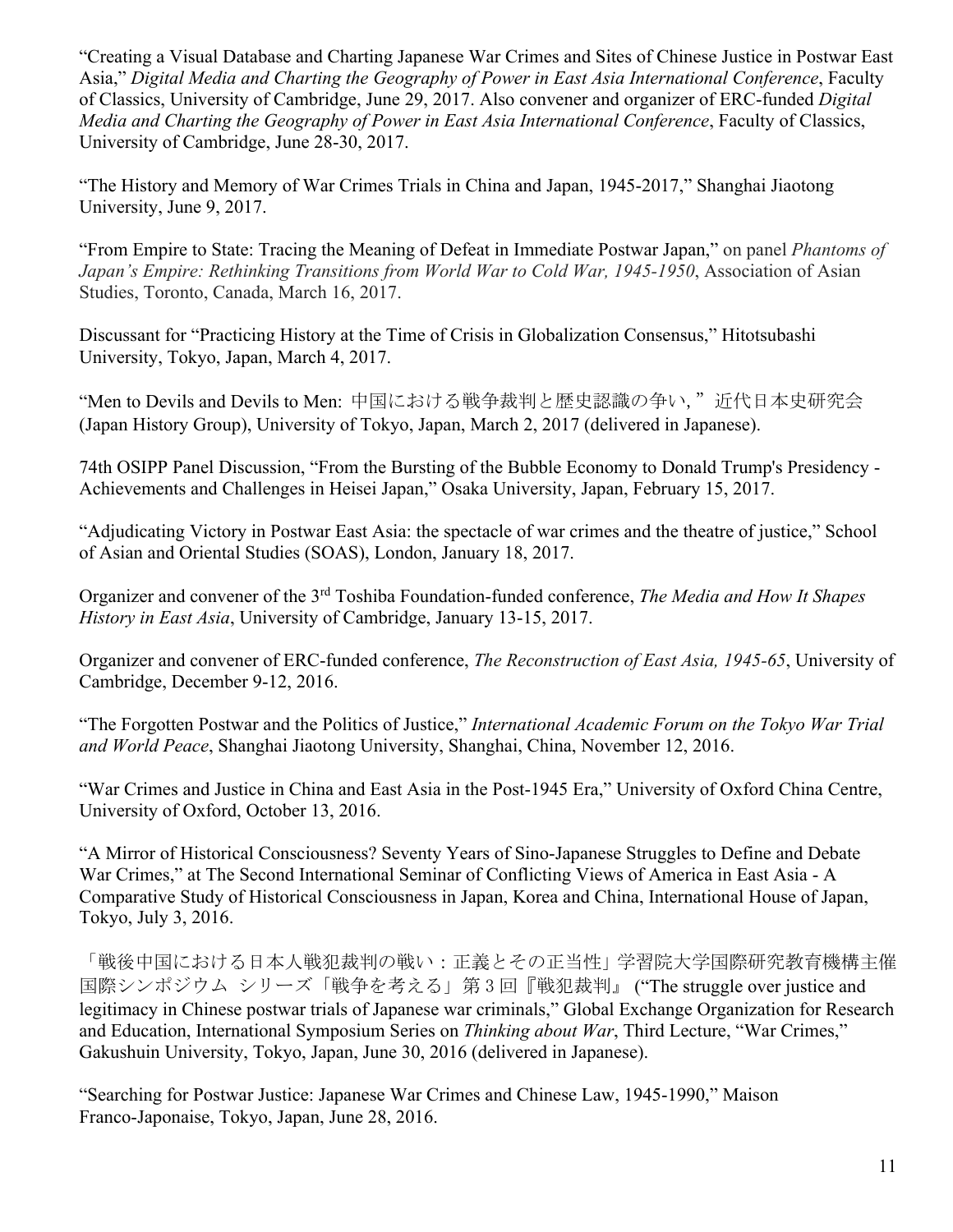"Chinese Judges, Japanese War Criminals and the Strange Pursuit of Postwar Justice in East Asia," Comparative Asian Research Network (CARN) Monthly Lecture Series on Issues and Research in the Asian Region, Chinese University Hong Kong, Hong Kong, June 20, 2016.

"Winning the war: regional memory in East Asia and the politics of victory," *What Is Regional Memory Conference*, Jagiellonians Project, Radcliffe Humanities Center, University of Oxford, April 13, 2016.

Organizer and convener of the 2nd Toshiba Foundation-funded conference, *The Media and How It Shapes History in East Asia (with special focus on Korea and Taiwan)*, University of Cambridge, April 7-9, 2016.

"The Breakdown of Empire and Competitive Justice: the Postwar Chinese Use of Japanese War Crimes Trials," China in the World Center, Australia National University, Canberra, Australia, February 29, 2016.

"Legality and Empire – the Struggle over 'Justice' in Sino-Japanese Relations (1944-1947)," *The Sino-Japanese War and Its Impact on Asia*, International Conference at Academia Sinica, Taipei, Taiwan, December 20, 2015.

"Why don't we just execute all war criminals? Japanese War Crimes and Postwar Chinese Justice - the legacy and dilemmas," Trinity Hall History Society, University of Cambridge, UK, December 3, 2015.

"Des Procès Chinois Et La Mémoire Japonaise Des Crimes De Guerre," University of Geneva, Switzerland, November 19, 2015.

"Chinese War Crimes Trials and Japan - A Brief Assessment," on the plenary panel, *Constructing a Road for Peace: Historical Responsibility and Multiple Memory*, Beijing Forum 2015, Diaoyutai State Guest House, Beijing, China, November 6, 2015.

"National Memory and the Politics of War Crimes in China and Japan," opening lecture for series *The Politics of History and Memory in Eastern Europe and Asia*, organized by Dr. Martin Grossheim, Dept. of Southeast Asian Studies and Prof. Dr. Thomas Wünsch, Dept. History and Cultures of Eastern Europe, University of Passau, Germany, October 21, 2015.

"War Crimes in East Asia - Chinese Memory and Japanese Behavior," York University, October 7, 2015.

*The Asia Pacific War and Its Legacy: A Historical Debate on the 70th Anniversary of the End of the War*, a discussion with Professor Rana Mitter and historian Francis Pike, Victory Services Club, London, October 5, 2015.

"Chinese-Chinese Competition in Adjudicating Crimes of War," at the *Contested Visions of Justice: Allied War Crimes Trials in a Global Context, 1943-1958 Conference,* Boston College Center in Dublin, Ireland, September 26, 2015.

"Decolonization and the Devil: Chinese War Crimes Trials and the Japanese End of Empire," Lafayette College, Pennsylvania, USA, September 21, 2015.

"Building Justice in Early Postwar East Asia: Values, Issues and Caveats/ Construire la justice dans l'Asie orientale d'après-guerre: valeurs, questions et mises en garde," *5E CONGRÈS DES ÉTUDES SUR L'ASIE ET LE PACIFIQUE*, INALCO, Paris, September 10, 2015.

"The Regulation of Fun in Meiji Japan," *Heidelberg History Conference on Global History and the Meiji Restoration*, Heidelberg Center for Transcultural Studies, Heidelberg, Germany, July 5, 2015.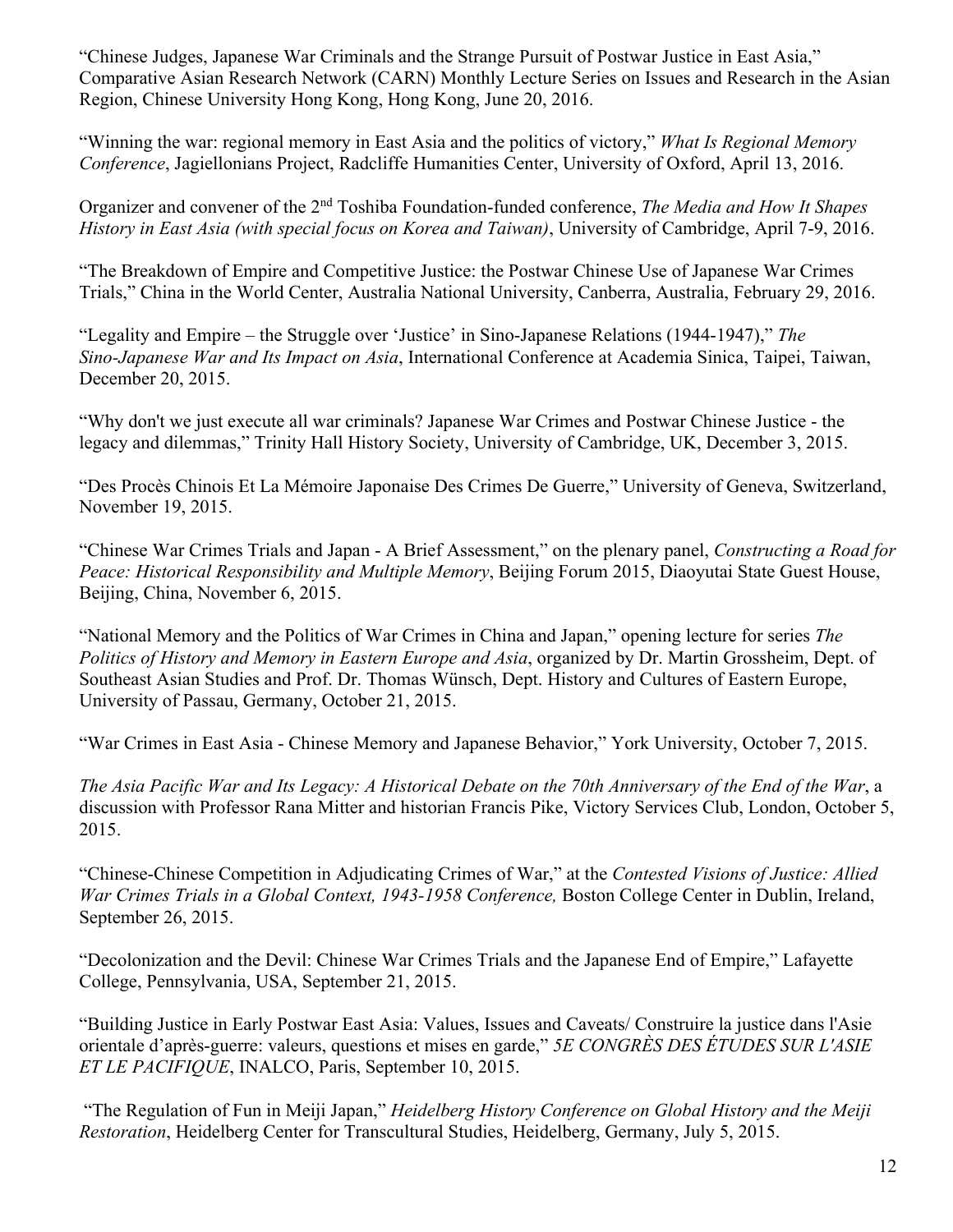"Law and Constitutionalism in East Asia," *Law, (Inter-)nationalism, and the Global Cold War, 1945-1989*, Dickson-Poon-China-Centre, Oxford University, June 12, 2015.

"Noodles, Nation, and Nightmares – Japan's Modern History and the Story of Ramen," Eton College, UK, June 5, 2015.

"Sino-Japan Relations: 70 Years On, Why Are They Still Talking About War Crimes?" Brandeis University, Massachusetts, USA, April 29, 2015.

"Men to Devils, Devils to Men," Kings College London, March 26, 2015.

"Friending the Enemy: the White Group and the KMT's Pursuit of an alliance with Post-imperial Japan," Centre of Taiwanese Studies, SOAS, University of London, February 26, 2015.

"Men to Devils, Devils to Men: Japanese War Crimes and Chinese Justice" (Book Launch and Lecture), Daiwa Anglo-Japan Foundation, London, February 24, 2015.

**"**Mediating War Responsibility in Early Postwar Japan: Confusion, Love Statues and Shell Fish," INALCO, Paris, France, February 13, 2015.

"Justice, War Crimes Trials and the Aftermath of War in East Asia," École des hautes études en sciences sociales (EHESS), Paris, France, February 12, 2015.

"Slurping your way through modern Japanese history: Noodles, Nationalism and the Myths of Japanese Food Culture," Stephen Hales Lecture at Leckhampton House, Corpus Christi College, University of Cambridge, February 3, 2015.

Organizer and convener of 1st Toshiba Foundation-funded conference, *The Media and How It Shapes History in East Asia*, University of Cambridge, January 30 - February 1, 2015.

"〈リバランス〉再調整期のアジア協同体―歴史的視座から," ("The Rebalancing, Looking at the Period of Realigning Relations in the Asian Sphere – From the Historical Perspective"), at the conference  $\Delta \times -$ ジング・アジア −〈リバランス〉再調整期のアジア協同体を想起する, ('Imaging Asia,' Thinking about the Asian Sphere in a Realigning Asia), January 7, 2015, Aichi University, Nagoya, Japan (in Japanese).

"Men to Devils, Devils to Men: China and Britain in the Mid-twentieth Century: New Approaches to History," *A collaborative workshop between the University China Centre, Oxford University, and Academia Historica (Guoshiguan), Taipei, Taiwan ROC*, at Oxford University, November 15, 2014.

"Conflict Between Japan and China: Realpolitik or War Crimes Legacy?" *Keele World Affairs Lecture Series*, Keele University, November 13, 2014.

"Decolonization and the Search for Justice in the Imperial Aftermath: Japanese Discussions About the Actual Pursuit of Justice," at the conference *Rethinking Justice? Decolonization, Cold War, and Asian War Crimes Trials after 1945*, University of Heidelberg, Germany, October 27, 2014.

"Looking at expectations of Japan from abroad,"「海外から見た日本への期待」, keynote speech at the International Symposium, *Toward 2020, What Message Can Japan Send the World?* 「2020年へ、日本は世界に何を発信できるか」, sponsored by the Nihon Keizai Newspaper and the

Toshiba Foundation, October 3, 2014, Tokyo, Japan (in Japanese).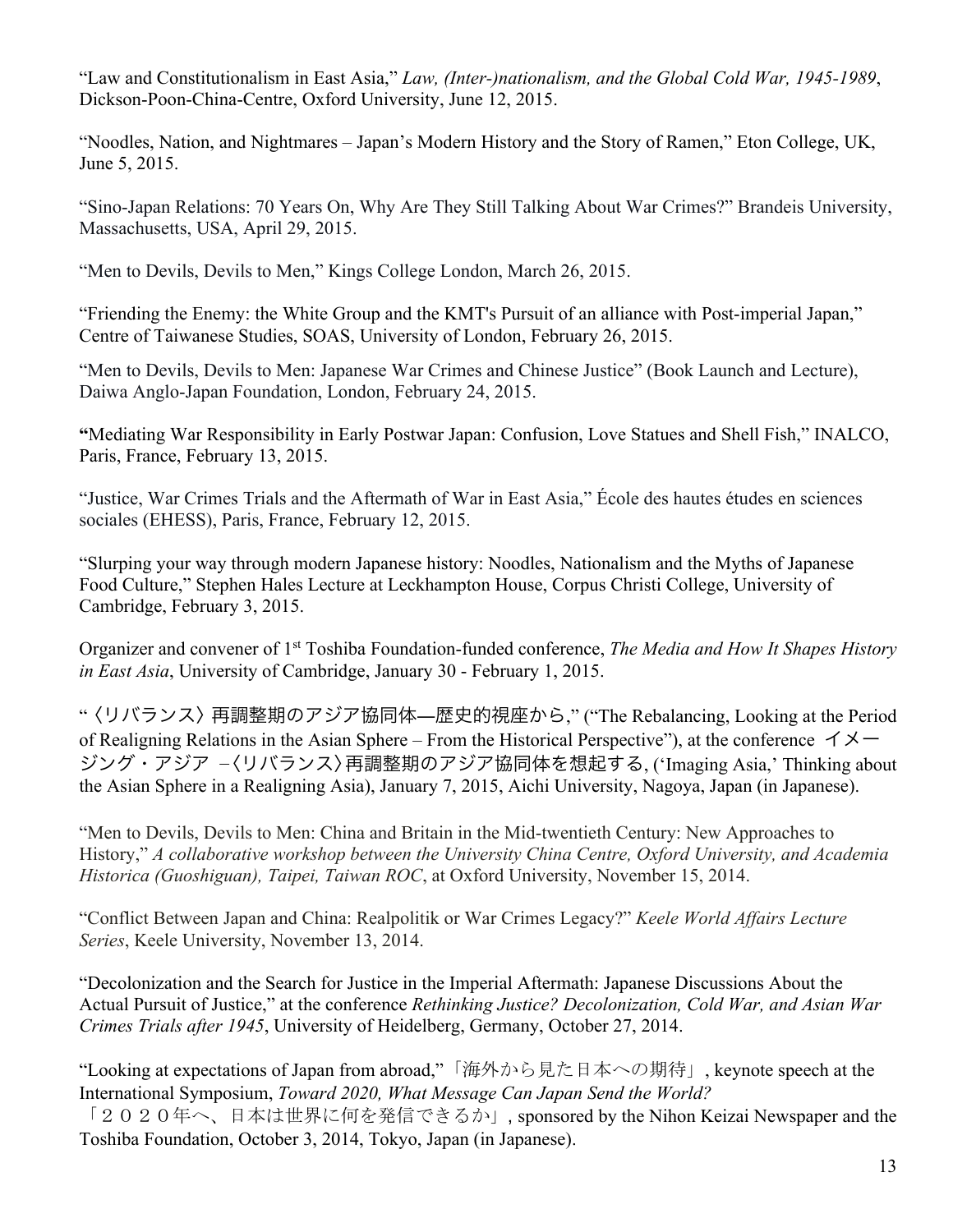Organizer and convener of ERC-funded conference, *Breakdown of the Japanese Empire and the Search for Legitimacy*, University of Cambridge, September 20-23, 2014.

"Chinese Post-WWII War Crimes Trials: Breaking the Cycle of Violence," keynote speech at the *Remember Violence and Violent Memory Conference*, University of Cambridge History Department, May 30, 2014.

"The Chinese Nationalist and Chinese Communist Trials of Japanese War Crimes in a Comparative Historical Perspective," Center for Cold War International History Studies, East China Normal University, Shanghai, May 23, 2014.

"Noodles, Nationalism and Economic Neuroses - ramen as the symbol of Japanese history," *Focus Asia: Food in Asia Conference*, Lund University, Sweden, April 15, 2014.

"The Justice of Empire: Investigating Japanese Efforts to Define Defeat in the Postwar," at the *Shifting Terrains of Struggle in Japan and Japanese Studies Conference*, University of North Carolina (Triangle Center for Japanese Studies), USA, April 12, 2014.

"Men to Devils and Devils to Men - Japanese War Crimes and Cold War Sino-Japanese Relations (1945-1965)," The Institute on World War II and the Human Experience, Florida State University, Tallahassee, Florida, USA, April 8, 2014.

"War Crimes, the Japanese Defeat and East Asia in the Early Cold War," William and Mary College, program in Washington DC, USA, April 4, 2014.

"Chinese and Japanese Competitive Justice for War Crimes in Early Cold War East Asia," The University of Hong Kong, Hong Kong, March 3, 2014.

"Chinese War Crimes Trials of Japanese, 1945-1956," at *The Historical Origins of International Criminal Law Conference*, Seminar 1, co-organized by the Centre for International Law Research and Policy, hosted at City University of Hong Kong, March 2, 2014.

"Sure it's delicious, but why is it popular? Historically decoding regional branding, food tourism and the rise of ramen, Japan's epic noodle soup," *Devouring Japan Conference*, University of Texas, Austin, February 21, 2014.

"Learning to Slurp: History, Noodles and Popular Culture in Japan," Montgomery Dickson Center for Japanese Language & Culture, University of Alaska, Anchorage, February 15, 2014.

"Who gets to judge and who judges? Japanese war crimes and Chinese justice, 1945-65," World History Seminar, Faculty of History, University of Cambridge, January 23, 2014.

"Colonial Guilt: Taiwanese War Criminals and the Conflict with International Law," at the International Conference on Taiwanese War Criminals in International War Crime Trials, National Chung Cheng University (國立中正大學), Jiayi, Taiwan, December 20, 2013.

"Slurp! A culinary and social history of ramen," Japan Foundation, London, December 5, 2013.

"National Indigestion: Ramen (Japanese Noodle Soup) and the Search for East Asian Gastronomic Identity," Birkbeck Food Group, Birkbeck University of London, November 28, 2013.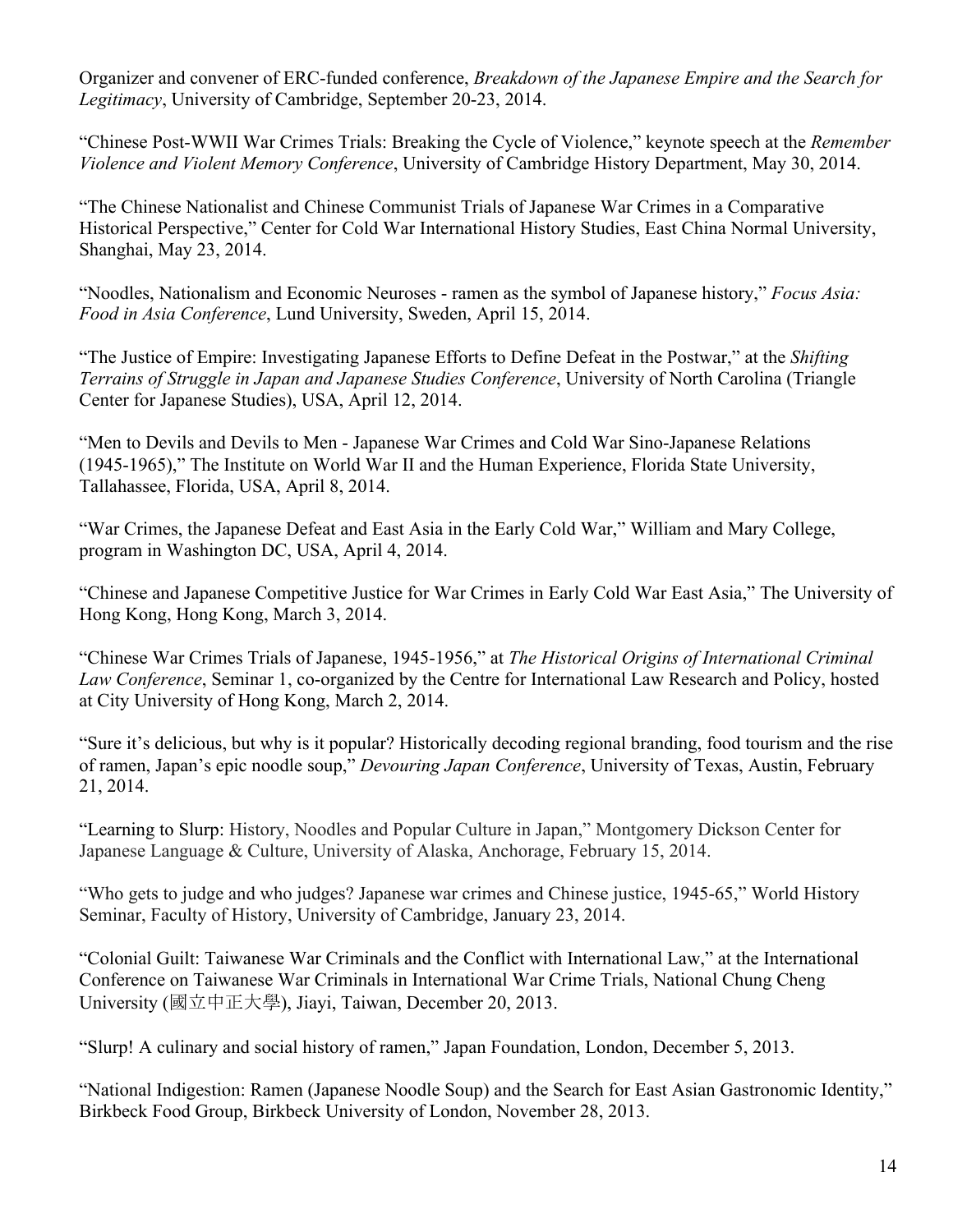"Love Statues, Shellfish and Communist Treachery: Japan's early postwar responses to the War Crimes Issue," Japan Society, London, November 18, 2013.

"Imperial Dissolution and Colonial Crimes: Taiwan and the Postwar Dilemma of Japanese War Crimes," St. Antony's College, University of Oxford, November 15, 2013.

"The Dissolution of the Japanese Empire and the Struggle for Legitimacy in Postwar East Asia, 1945–1965," at the *New Perspectives on the Chinese 1950s Workshop*, University of York, UK, July 20, 2013.

"Slurp! Revealing the History of Ramen," Guild of Food Writers, London, July 18, 2012, London, UK.

"Thoughts on Japanese War Crimes Trials, Traitors, and Sino-Japanese Relations," lecture in the Graduate School of Interdisciplinary Information Studies at the University of Tokyo, Japan, May 21, 2013.

"Pawns of Empire 'Revisited': Postwar Taiwan, Japan and the Dilemma of War Crimes," 2013 ILA-ASIL Asia-Pacific Research Forum, International Law and Dispute Resolution: 
Challenges in the Asia Pacific, May 16, 2013, Taipei, Taiwan.

"Ramen – the Noodle Soup that Changed Japan and the World," University of Heidelberg, Germany (Cluster of Excellence: Asia and Europe in a Global Context), April 24, 2013.

"Imperial Fragility and the Pursuit of Justice in Postwar East Asia - War Crimes and Chinese International Law," Faculty of Asian and Middle Eastern Studies, University of Cambridge, February 11, 2013.

"Searching for Shame in immediate postwar East Asia: the pursuit of justice and the dilemma of benevolence," *Shame and Shaming in Twentieth Century History Conference*, Center for the History of Emotions, Max Planck Institute for Human Development, Berlin, December 6, 2012.

"Comparing Chinese War Crimes Trials of Japanese Soldiers: The KMT Versus the CCP," National Taiwan Chengchi University, (Taipei, Taiwan), November 26, 2012.

"Unlikely Heroes: the Defeated Japanese Imperial Military and the KMT's Survival, 1946-49," Tunghai University (Taizhong, Taiwan), November 20, 2012.

"Getting to Trial: KMT (Kuomintang) War Crimes Tribunals and the Japanese Response, 1946-1950," Europe Japan Research Centre, Oxford Brookes University, October 16, 2012.

"Slurp! A Social and Culinary History of RAMEN – Japan's Favourite Noodle Soup," book launch lecture at Daiwa Anglo-Japan Foundation, London, October 5, 2012.

"Taiwanese War Criminals: Imperial Legacy and Colonial Guilt,"(台湾⼈と国際法:本来の戦争犯罪は

誰か), (talk delivered in English and Chinese), Shōkei University, Kumamoto, Japan; conference on Taiwanese War Criminals, September 6, 2012.

"Identity, Food and Consumerism: Charting the Movement of Ramen as a Chinese Dish to a Japanese National Icon," History of Design Seminar, Royal College of Art, London, March 1, 2012.

"Mini-lecture for Asiatic Society of Japan concerning their history as seen in their Transactions," (video lecture in absentia), Shibuya Kyōiku gakuen*,* Anniversary Asiatic Society of Japan Lecture Meeting "Rediscovering Our Past," February 27, 2012.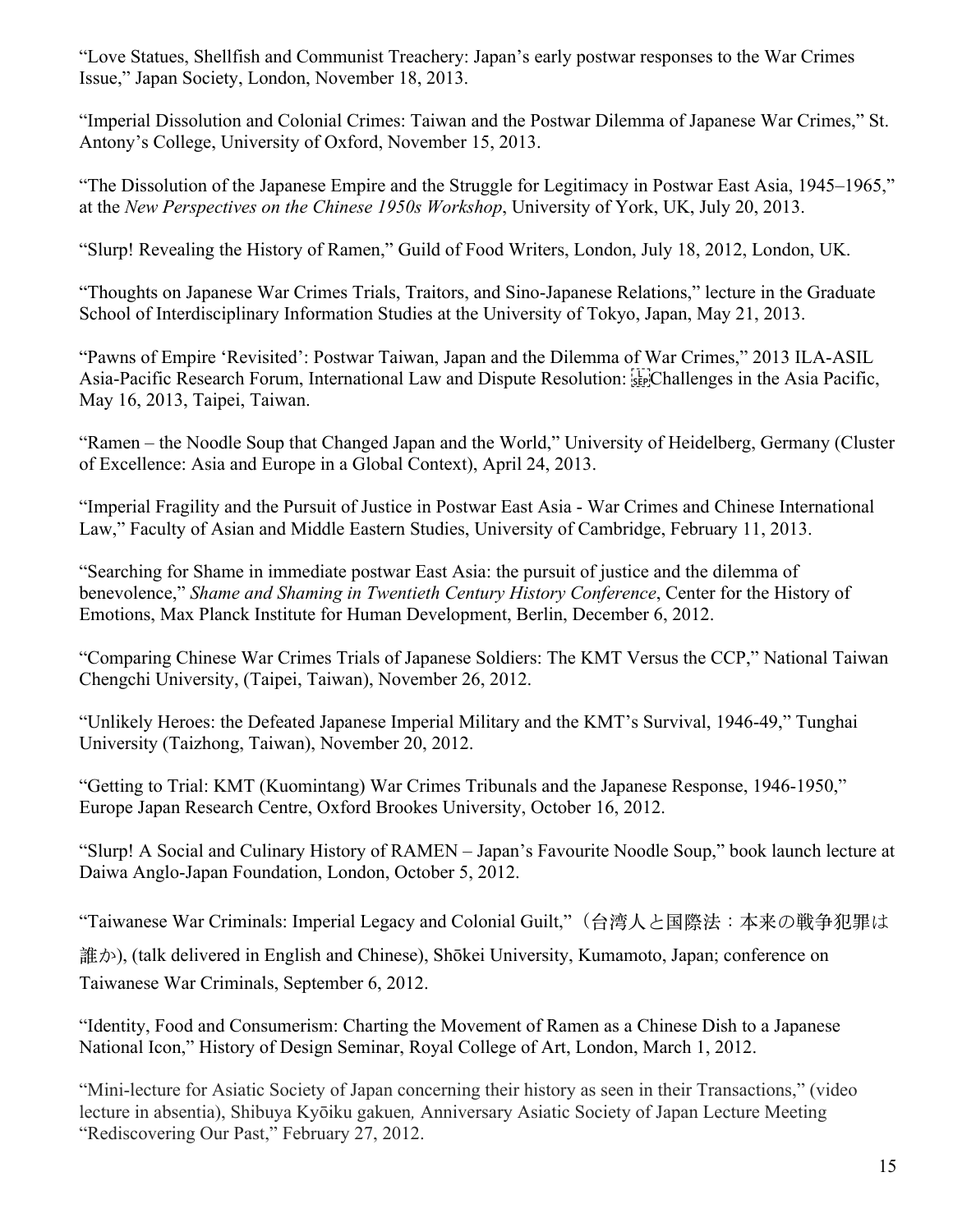"Ghosts of Imperial Japan: Chinese Nationalists, Imperial Japanese and the Curious Plot to Defend Post-war Taiwan," Institute of Historical Research, University of London, February 2, 2012.

"Nothing to laugh at: Chinese humor and the image of Japan," University of Sydney (Australia), co-hosted by the Australasia Humour Studies Network, December 13, 2011.

"Chinese Checkers or Japanese Imperial Chess? Postwar Japanese War Criminals and Chinese Justice," invited keynote speech at the *Japanese History Workshop Australia*, Murdoch University (Perth, Australia), December 2, 2011.

"Learning to Slurp: History, Noodles and Popular Culture in Japan," *Third Thursday Lecture* at the Sainsbury Institute for Japanese Arts and Cultures, Norwich, October 20, 2011.

"Love Statues: De-Construction of Japanese Imperial Monuments to War," *Imperial Sites of Memory Conference*, University of St Andrews, September 2, 2011.

"What happened to Japanese soldiers in postwar China and  $\vec{E}_{\text{EP}}$  what did the Chinese do to them?" The Cambridge and Oxford Society of Tokyo, Japan, July 22, 2011.

"Sino-Japan Relations from the Immediate Postwar to the Cold War: Examining War Crimes through China's 'Magnanimous Policy' and the "White Group," (終戦直後から冷戦までの日中関係: 「以徳報怨」と「白団」のエピソードから戦犯問題を考察する), International Foreign Policy Studies Group, Nishogakusha University, July 21, 2011. (Delivered in Japanese)

"Postwar Sino-Japan Relations: Through the Looking Glass at Historical Studies on War Crimes and Treason Trials, (零度のエクリテュール, 戦後日中関係における: 漢奸裁判をめぐる歴史学), Aichi University, Toyohashi, Japan. July 17, 2011. (Delivered in Japanese)

"Empire's Little Helpers: Juvenile Crime and the State in East Asia, 1900-2000," Keynote speech at the conference, *Juvenile Delinquency in the 19th and 20th Centuries: East-West Comparisons*, Humboldt University, Berlin, Germany, March 13, 2011.

"Slurping the way to delicious:  $19<sup>th</sup>$  and early  $20<sup>th</sup>$  century Japanese food culture and the history of ramen," Royal Asiatic Society, London, March 10, 2011.

"A Brief Comparison of KMT and CCP War Crimes Trials of Japanese and Postwar Political Goals in East Asia," (日本の戦犯裁判: 日中関係の歴史を観察する), Saitama University, Japan, January 6, 2011. (Delivered in Japanese).

Co-organizer and co-convenor of British Academy-funded conference, *Regional and National Identities in the Cold War in East Asia: the integration of East Asian and Western Perspectives (1945-1991)*, University of Cambridge December 13-14, 2010.

"The 'White Group': The Role of Japanese Imperial Soldiers in China's Civil War and the Struggle for International Legitimacy," Department of History, Penn State University, October 25, 2010.

"The Devil Inside: the image of Japan in 20th century Chinese humor," Department of Comparative Literature, Penn State University, October 25, 2010.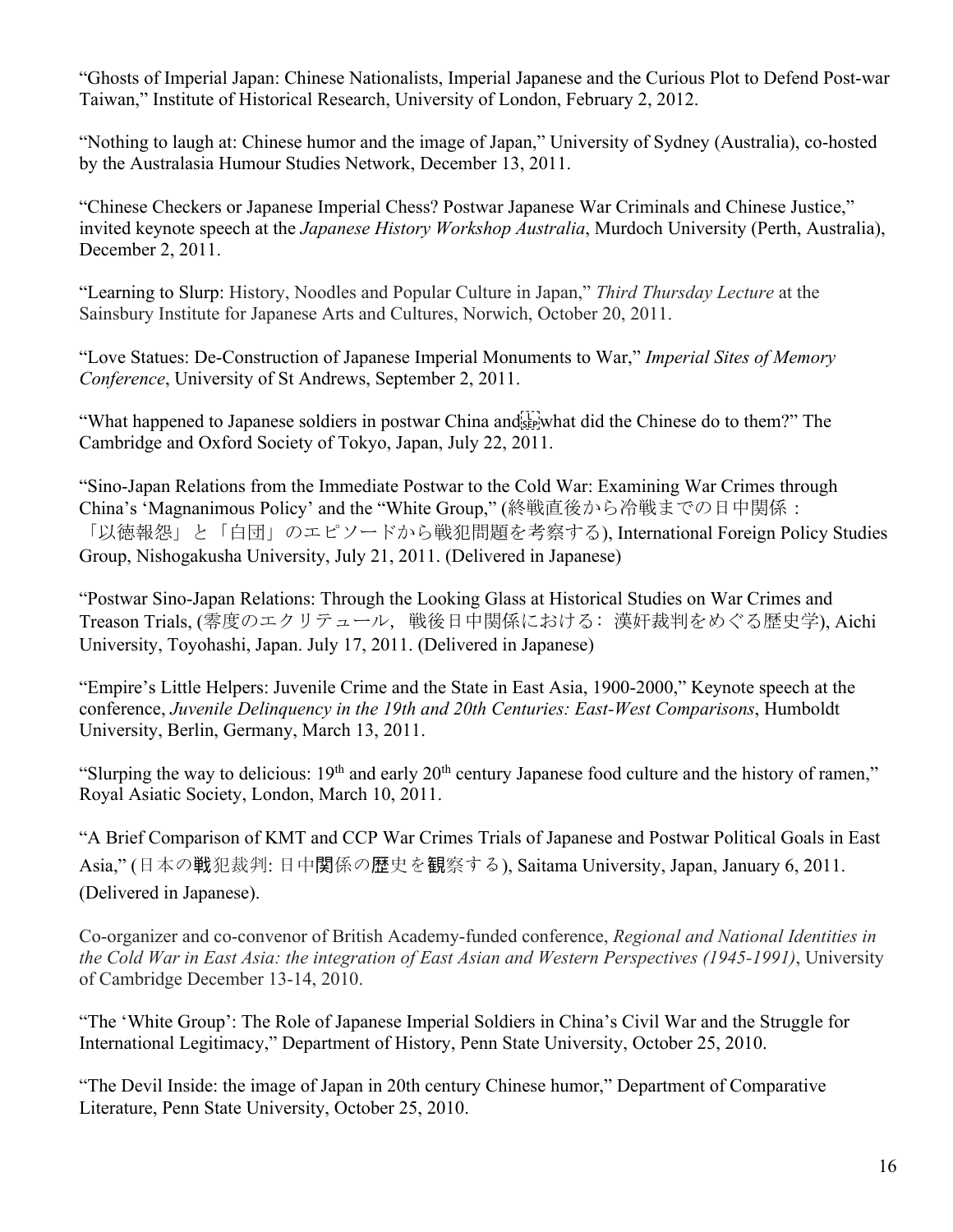"Enemies of a Kind: Chiang Kai Shek and Okamura Yasuji's military efforts in Taiwan to retake the mainland," *SOAS conference on Taiwan history 1949-1975*, SOAS, London, UK, September 25, 2010.

"When Empire Fails: Postwar Japanese Imperial Military Efforts in Taiwan, Re-assessing the Postwar," National Chengchi University, Taipei, Taiwan, September 6, 2010.

"The history of sugar consumption in Japan," at *The Historical Consumer: Consumption and Everyday Life in Japan, 1850-2000* conference at the London School of Economics, July 29, 2010.

"An Unsatisfying Peace: Postwar Sino-Japan Relations and War Crimes Trials," as part of the conference, *The 'Long Arc' of Sino-Japanese Relations: Chinese Perspectives on War, Cooperation, and Conflict Across Three Eras*, June 17, 2010, Oxford University.

Invited panelist to the Asahi Shimbun sponsored symposium on the role of media in Japanese history (朝日新聞シンポジウム昭和報道:検証), June 4, 2010, Tokyo, Japan. (Delivered in Japanese).

"Defining the Enemy: Early Cold War Sino-Japan Relations and the Paradox of International Law, Rowan University, New Jersey (USA), April 13, 2010.

"Japanese Love Statues and Chinese Prisons: Early Cold War Sino-Japanese Relations and WWII War Crimes," Sigur Center for Asian Studies, George Washington University, Washington DC (USA), April 8, 2010.

Chair and commentator of "Ruptured Childhoods: Children in Wartime East Asia" panel at AAS conference, Philadelphia, March 25, 2010.

"China's Past, China's Future", keynote talk at the Oundle School, Oundle, UK, March 12, 2010.

"Dealing With the 'Devil' - Analyzing Postwar Chinese Trials of Japanese War Criminals," Truman Institute for the Advancement of Peace, Hebrew University (Jerusalem, Israel), January 4, 2010.

"日本戰犯的審判:中日關係歷史之觀察," (Japanese War Crimes: Observations on Sino-Japanese Historical Relations – the case of Taiwan) at the conference hosted at Taiwan National University, 交界與游移-近現代東亞的文化傳譯與知識生產 (The Shifting Sands of Common Boundaries – Interpretation and Production of Knowledge in Modern East Asia) September 10, 2009, Taipei, Taiwan. (Delivered in Chinese)

"Legalizing Guilt: Law and Early Cold War Sino-Japanese Relations," in panel *New Thoughts on Old Paradigms: Re-assessing the Early Cold War in East Asia*, at International Convention of Asian Scholars, Daejeon, South Korea, August 7, 2009.

"The WWII Japanese and Chinese struggle for hearts and minds," Waseda University, Japan, June 15, 2009.

"The historical baggage of Japanese war criminals in China: explaining the immediate postwar in East Asia," lecture at Occidental College, Los Angeles (USA), April 1, 2009.

"Victim's Justice: Early Cold War East Asia and the Pursuit of a New Order," on the panel *The Impact of China: Experience on the Construction of Modern Japanese Identity*, Association for Asian Studies annual conference, Chicago, March 27, 2009.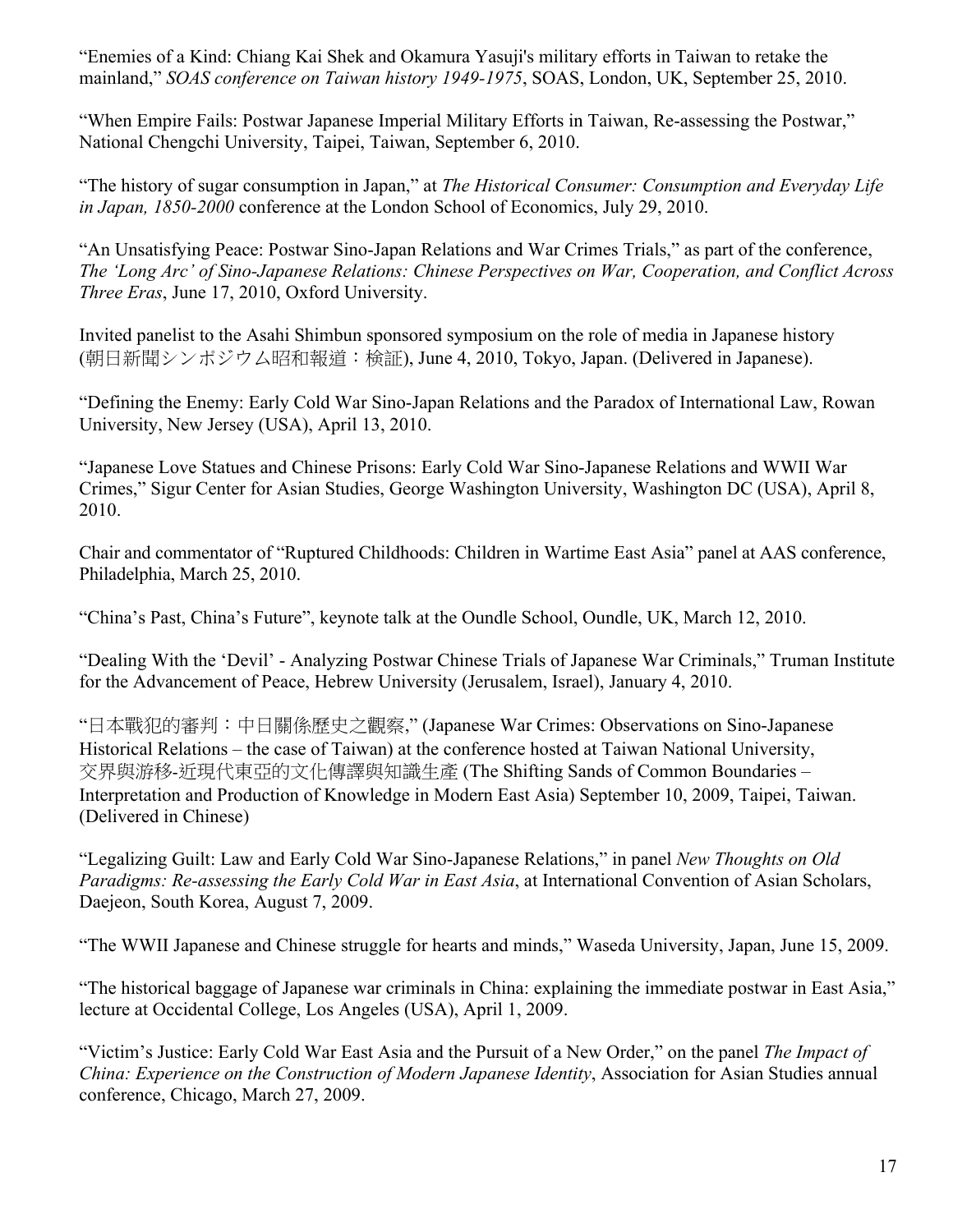"Devils to men and men to devils - unraveling postwar Chinese war crimes trials of Japanese POWs," Centre for East Asian Studies, University of Bristol, February 9, 2009.

"Nationalism and Popular Food Culture in Modern Japan," SOAS Food Studies Centre, London, November 28, 2008.

"日本战犯的审判: 中日关系历史之观察," (Japan War Crimes Trials: Observations on postwar Sino-Japan Relations) talk delivered in Chinese, History Department, Nanjing University, China, September 25, 2008.

"Eating Your Way to Democracy: Japan's Postwar Politics of Food," Soga Japan Center Speaker Series at Western Michigan University, April 15, 2008.

"Going for the Gold: Health and Sports in Japan's Quest for Modernity," delivered at *Olympian Desires: Building Bodies and Nations in East Asia*; A Symposium at the University of Kansas, April 10, 2008.

"Nationalism and food in East Asia; hygiene, dining and imperial pageantry," in the World History Seminar at St. Catharine's College, University of Cambridge, March 6, 2008.

"拉麵與民主主義:飲食的殖民地化," (Noodles and Nationalism: the Colonization of Cuisine), December 7, 2007, History Department, National Taiwan University, Taipei, Taiwan. (Delivered in Chinese).

"The Colonization of Cuisine and the Translation of Empire," at the *Translation: East Asia and the West International Conference for Junior Scholars*, December 4, 2007, National Taiwan Normal University, Taipei, Taiwan.

"The Meiji restoration was a menu revolution - diplomacy and dining in early modern Japan," at the Japan Research Centre, SOAS, London, November 21, 2007.

" "Adjudicating Imperialism in Postwar East Asia: War Crimes Trials and the Cold War in Japan," at the *East Asia in International Relations: Power, Institutions, and Identity*: Asian Seminar Series at Oxford University, October 24, 2007.

"Noodling around Asia: the politics of eating in Taisho era Japan," *Modern Japan History Workshop*, Waseda University, Tokyo, September 7, 2007.

"The Cold War in East Asia-Memory and Loathing," at *Crossing Boundaries in Cold War Studies Conference*, University of Cambridge, May 4, 2007.

"A short history of Japanese cuisine and the meaning of banquets in diplomacy," invited dinner lecture for the *Shibusawa/Suntory Workshop in Cambridge on the Two Bilateral Relations with the Superpower*, University of Cambridge, March 26, 2007.

"Japan's postwar circus and breadlines - national diet and demobilization," at the Oxford Princeton Workshop, *Making Order in the Post-war World: A Comparative Study of Europe and East Asia in the 1940s and 1950s*, History Faculty, Oxford University, March 23, 2007.

"What do *manga* tell us about Japanese history and why should we care? Manga to rekishi, nani zoya?" Annual Cambridge lecture (in English and Japanese) at Chaucer College Canterbury, UK, February 2, 2007.

The role of *kamishibai* in "The Art of War: Media Representations, Propaganda, and Public Opinion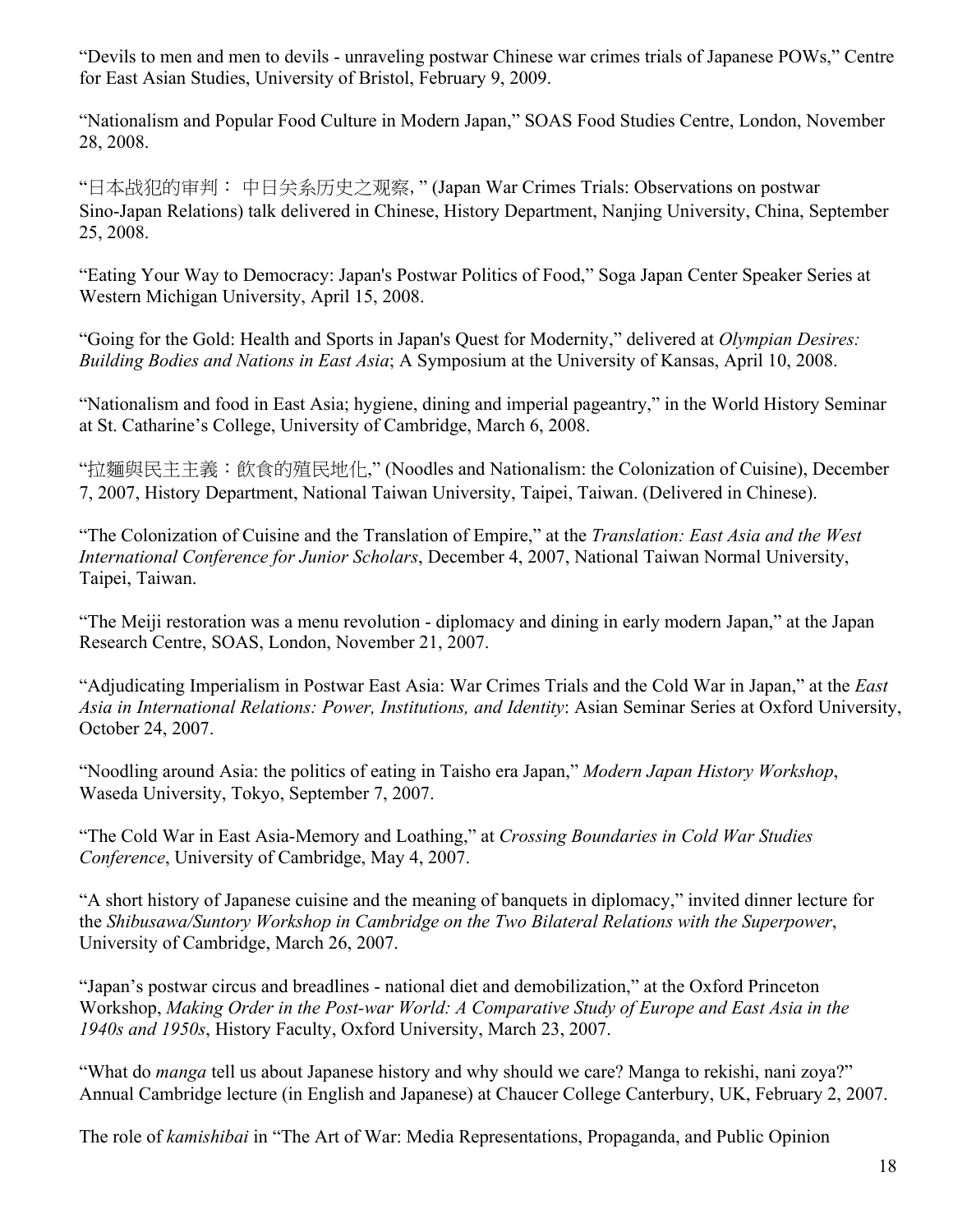during the Sino-Japanese Conflict, 1931-1945," Association for Asian Studies annual meeting, San Francisco, April 6, 2006.

"Sino-Japanese Relations: More Hot than Sour," Keynote speaker at Alaska World Affairs Council, Anchorage, Alaska, March 31, 2006.

"Torture and Intelligence – How America forgot what it learned from the Chinese Communists," Indiana State University, March 2, 2006.

"American Media in Asia and the Cold War," American Studies Department at Brandeis University, MA, October 6, 2005.

"Historical Typhoons – Comic Nationalism in Taiwan and China," panel organizer and presenter at The International Association of the Historians of Asia Conference, Taipei, Taiwan, December 7, 2004.

"*Godzilla* as Postwar Media Event," *In Godzilla's Footsteps: Japanese pop Culture Icons on the Global Stage*, Kansas University, October 29, 2004.

"Planes, Trains and Games: Selling Japan's War in Asia." Invited paper presented at *Looking Modern: East Asian Visual Culture from the Treaty Ports to World War II Symposium*, The University of Chicago, April 24, 2004.

"Comic Books and Competitive Nationalism in East Asia," Juneau World Affairs Council and Pacific Rim Forum, in collaboration with the University of Alaska Southeast's Annual Humanities Forum, April 3, 2004.

"Converging Notions of Taiwanese and Japanese Nationalism," Alaska World Affairs Council, Anchorage, Alaska, April 2, 2004.

"Japanese Comedy and the War," National Consortium for Teaching about Asia, teaching training workshop at the University of Alaska Anchorage, April 1, 2004.

"Japan, Propaganda and the War," Northeast Pacific Rim Seminar, University of Alaska Anchorage, invited guest speaker, April 1, 2004.

"The WWII Japanese Struggle for Hearts and Minds on the Chinese Mainland," Japan History & Culture Study Group, Duke University, November 21, 2003.

"Digesting Postwar Japan Media," German Institute of Japan, Tokyo, Japan, July 3, 2003.

Invited main speaker for "War and Media" conference at Tokyo University. "第二次世界大戦に於ける 日本の宣伝活動と宣伝:冷戦の交錯," (Japanese World War Two Propaganda Activities - the intersection of the Cold War and propaganda), June 30, 2003. (Presented in Japanese)

"Treacherous Behavior - Japanese Propaganda and Allied POWs in World War Two," presented in Japanese and English at the Cultural Typhoon Conference, Waseda University, Japan, June 28, 2003.

"Treacherous Allies: Wartime Japanese POW Propaganda and Cold War Politics," Center for Asian and Pacific Studies, University of Oregon, Eugene, May 30, 2003.

"Historical Typhoons – the convergence of Japanese and Taiwanese historical memory." Talk presented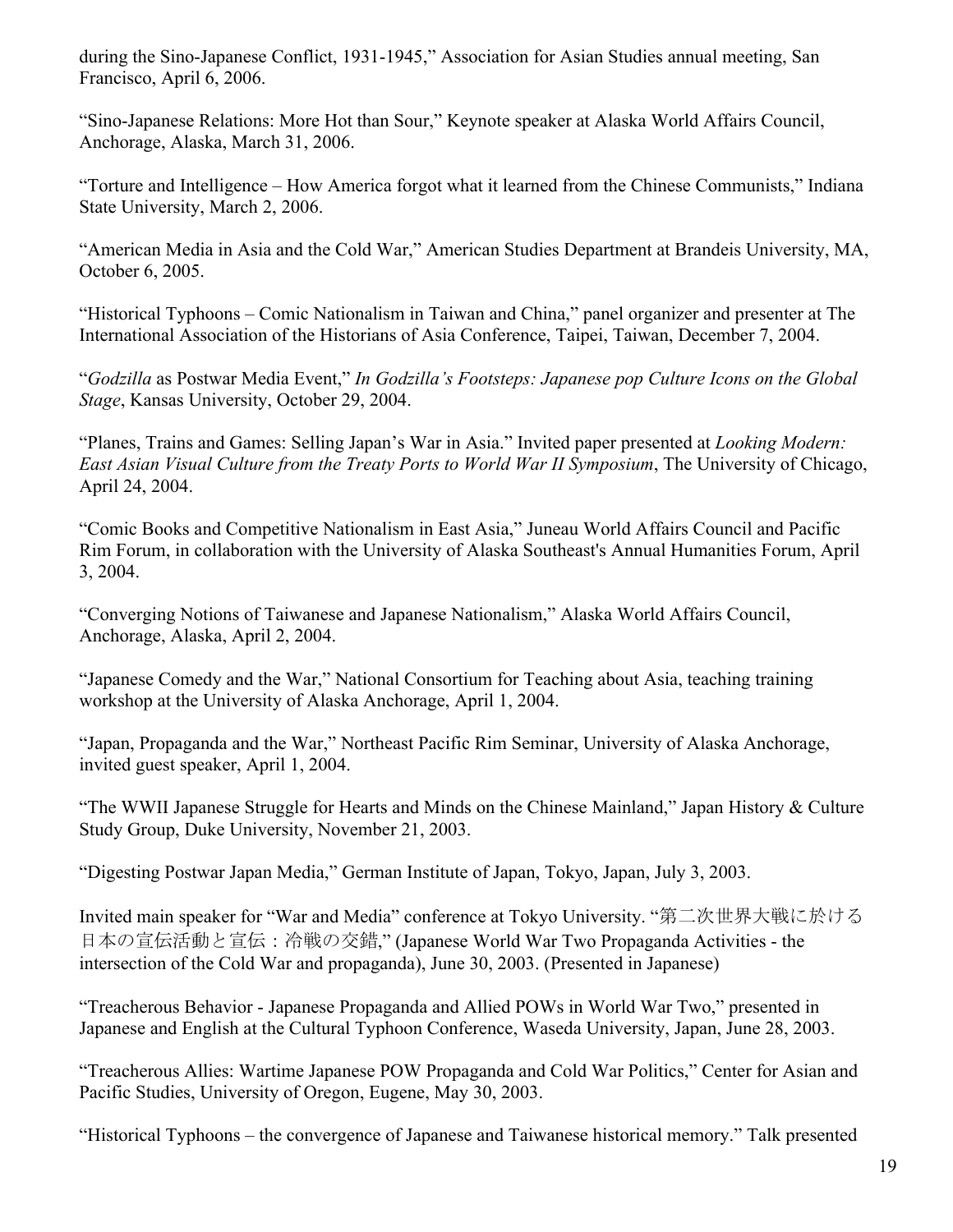at the *War and Warriors in Popular Japanese Culture* conference at Davidson College, March 24, 2003.

"A Funny Thing Happened to Me on the Way to the Front: Japanese Comedic Performers and the Fifteen Year War," Association for Asian Studies Annual Conference, Washington, DC, April 5, 2002.

"Propaganda across Frontiers: Japanese and Chinese Struggles to Mobilize," American Historical Association Annual Conference, San Francisco, January 4, 2002.

"The Use of Japanese POWs in Chinese Communist and Nationalist Wartime Propaganda," International Chinese Language Program at Taiwan National University, Taipei, Taiwan, July 18, 2001.

"Jugonen senso ni okeru nihon no goraku to senden: imonbutai, gaichi to naichi no tsunagari," (Entertainment and Propaganda in the Fifteen Year War: Entertainment Platoons and the Link Between the Motherland and the Occupied Areas), Nihon Gendai Shisoshi Association, Modern Japanese Intellectual History Association, Waseda University, Tokyo, Japan, October 2000. (Presented in Japanese)

"Firipin ni okeru nihon senden," (Japanese Propaganda in the Philippines), Mediashi Kenkyukai, Media Studies Association Conference, Seijo University, May 1996. (Presented in Japanese)

## **BOOK REVIEWS**

Jeremy A. Yellen, *The Greater East Asia Co-Prosperity Sphere: When Total Empire Met Total War*, in *The Journal of Japanese Studies*, Volume 47, Number 1, Winter 2021, p. 215-220.

Gi-Wook Shin and Daniel Sneider, *Divergent Memories: Opinion Leaders and the Asia-Pacific War*, Stanford University Press, in *Monumenta Nipponica*, 75:2 (2020), p. 397-404.

Robert Hoppens, *The China Problem in Postwar Japan: Japanese National Identity and Sino-Japanese Relations*, in *The American Historical Review*, 121 (4), 2016, p. 1258-1259.

Review for H-Diplo (online January 2016) of Yuma Totani, *Justice in Asia and the Pacific Region, 1945-1952: Allied War Crimes Prosecutions,* New York: Cambridge University Press, 2015. (https://networks.h-net.org/node/28443/reviews/109890/kushner-totani-justice-asia-and-pacific-region-1945- 1952-allied-war)

*Japan 1941: Countdown to Infamy*, by Eri Hotta, New York: Alfred A. Knopf, 2013, *The American Historical Review*, 2014, 119 (4): 1243-1244.

*Public Opinion, Propaganda, Ideology: Theories on the Press and Its Social Function in Interwar Japan, 1918–1937*, by Fabian Schäfer, *The Journal of Japanese Studies,* Volume 40, Number 2, Summer 2014, p. 431-435.

*Race for Empire: Koreans as Japanese and Japanese as Americans during World War Two*, by Takashi Fujitani, Berkeley: University of California Press, 2011, *Social Science Japan Journal*, January 2014, 17, p. 149-152.

*Kabuki's Forgotten War: 1931–1945*, by James R. Brandon, Honolulu: University of Hawai'i Press, 2008, *The Journal of Asian Studies*, Volume 72, Issue 04, November 2013, p. 996-999.

*China's War with Japan, 1937-1945: The Struggle for Survival,* by Rana Mitter, London: Allen Lane, 2013,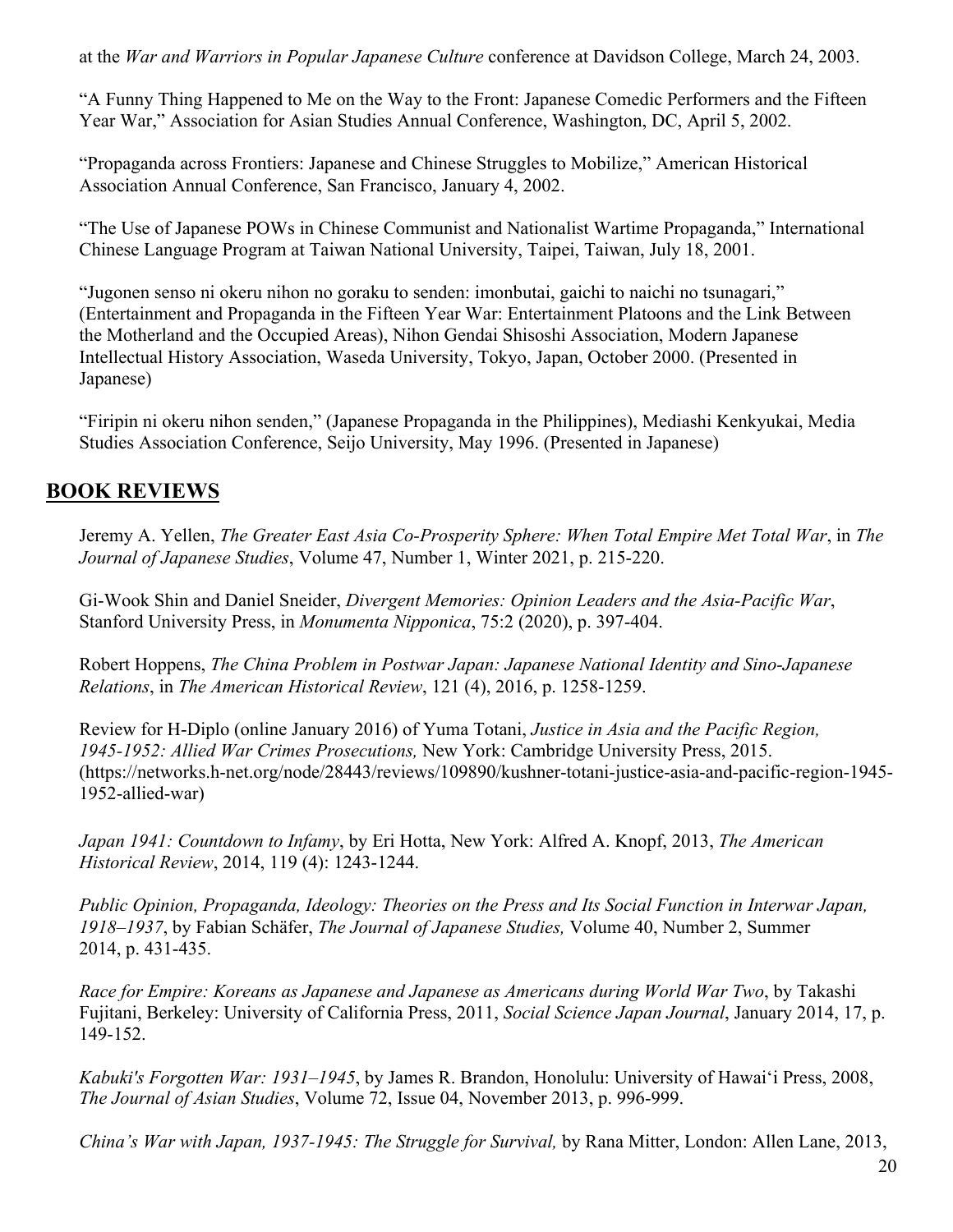in *History Today*, November 2013, p. 62.

*Pan-Asianism: A Documentary History - Volumes 1 and 2,* edited by: Sven Saaler, Julien Victor Koschmann, New York, NY, Rowman and Littlefield, 2011, and *Pan-Asianism in Modern Japanese History: Colonialism, Regionalism and Borders,* edited by: Sven Saaler, Julien Victor Koschmann*,* London, Routledge, 2007, *Reviews in History*, (URL: http://www.history.ac.uk/reviews/review/1430).

*The Rise and Fall of Japan's LDP: Political Party Organizations as Historical Institutions*, Ithaca: Cornell University Press, 2011, by Ellis S Krauss and Robert J Pekkanen, *The International History Review*, 2013, Vol. 35, No. 2, p. 438-439.

*Planning for Empire*, Cornell University Press, Ithaca, NY, 2011, by Janice Mimura, *Japan Forum*, Issue 5, 2013, p. 139-144.

*The 1940 Tokyo Games: The Missing Olympics*, by Sandra Collins, Routledge, 2008, *Sport in History*, Special Issue: Britain, Britons and the Olympic Games, Volume 32, Issue 2, 2012, p. 339-342.

*Technology of Empire: Telecommunications and Japanese Expansion in Asia, 1883–1945*, by Daqing Yang, Harvard University, 2011, *The American Historical Review*, Vol. 117, No. 3, (June 2012), p. 836-837.

*Reading Food in Modern Japanese Literature,* by Tomoko Aoyama, University of Hawai'i Press, 2008, *Journal of Japanese Studies*, (Summer 2011), p. 507-512.

*IMPERIAL JAPAN AT ITS ZENITH, The Wartime Celebration of the Empire's 2,600th Anniversary*, A Study of the Weatherhead East Asian Institute, Columbia University, 2010, by Kenneth J. Ruoff, *Times Literary Supplement* (UK), April 22, 2011, p. 28.

*Japan's Holy War: The Ideology of Radical Shinto Ultranationalism*, Durham, NC: Duke University Press, 2009, by Walter Skya. *Japan Forum*, Vol. 22, No. 1-2, (March-June 2010): 248-252.

*Memory Maps: The State and Manchuria in Postwar Japan*, Honolulu, HI: University of Hawaii Press, 2009, by Mariko Asano Tamanoi. *The International History Review*, 32.1, (March 2010) p. 175-178.

Long review of *War Memory, Nationalism and Education in Postwar Japan, 1945–2007: the Japanese History Textbook Controversy and Ienaga Saburo's Court Challenges,* by Yoshiko Nozaki. New York: Routledge, 2008; *Yasukuni, the War Dead, and the Struggle for Japan's Past*, by John Breen, ed. London: Hurst and Co., 2007. *The International Journal of Asian Studies*, volume 6, issue 02, p. 253-259.

*Certain Victory: Images of World War II in the Japanese Media,* by David C. Earhart, *Monumenta Nipponica*, Vol. 64 No. 1 (Spring 2009).

*Academic Nations in China and Japan: Framed by Concepts of Nature, Culture and the Universal*, London: Routledge, 2003. By Margaret Sleebom. *Japan Forum*, Vol. 20, No. 3, (November 2008): 439-442.

*The Nanking Atrocity, 1937-38: Complicating the Picture*, New York: Berghahn Books, 2007. By Bob Tadashi Wakabayashi, ed., *The International History Review*, (September 2008): 667 – 670.

*Kamikaze Diaries: Reflections of Japanese Student Soldiers.* By Emiko Ohnuki-Tierney. *Monumenta Nipponica,* Vol. 62 No. 1 (Spring 2007): 121-124.

*Letters from Iwo Jima*. By Kumiko Kakehashi. *BBC History*, (June 2007): 60-61.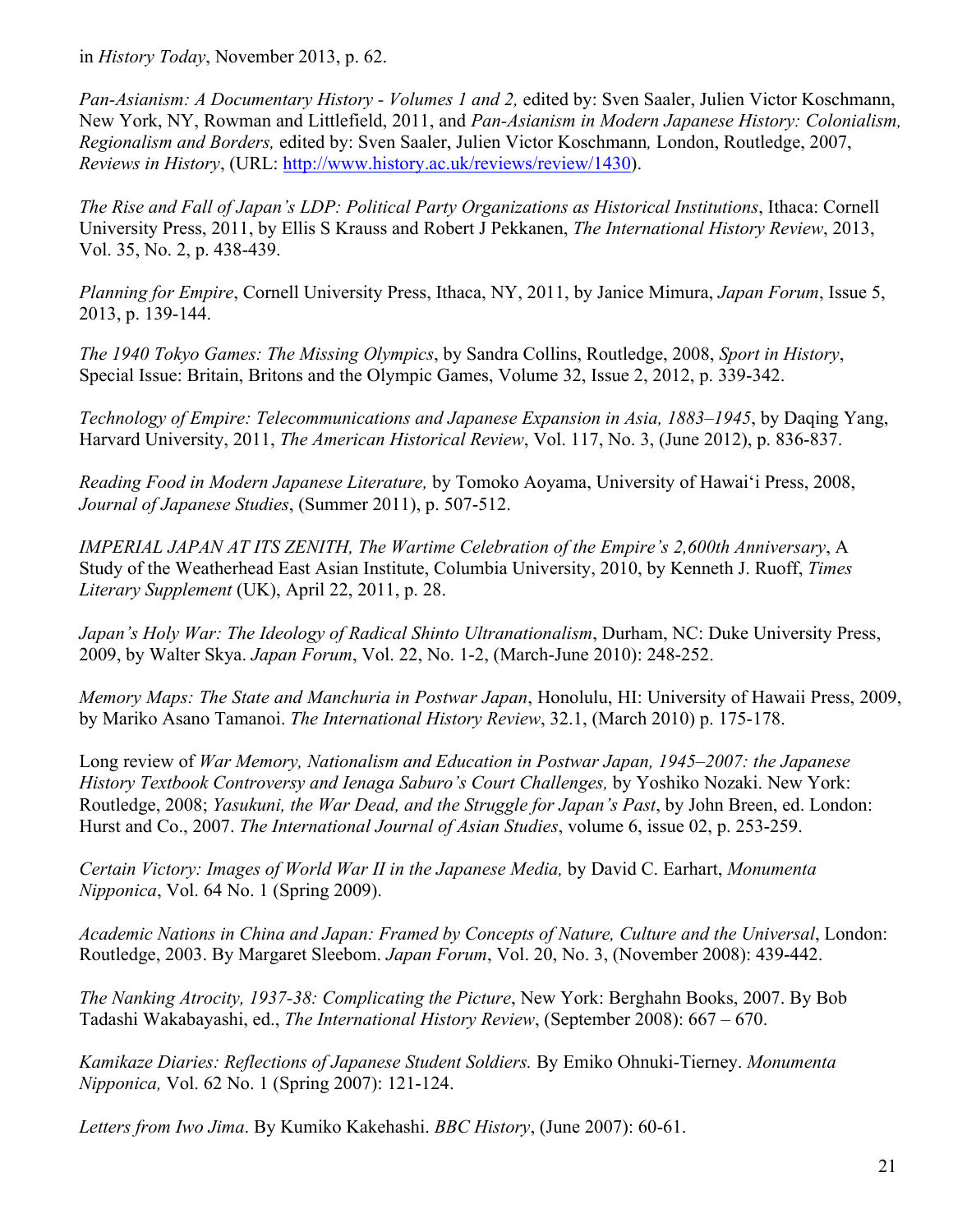*Coming Out Under Fire*, Directed by Arthur Dong; DVD from Deep Focus Productions, 2003 (review), *The Moving Image*, 7:2, (2007): 117-119.

## **ONLINE PUBLICATIONS**

"A history of states of emergency in Japan," *Nikkei Asian Review*," April 7, 2020, https://asia.nikkei.com/Opinion/A-history-of-states-of-emergency-in-Japan.

"Eating and Slurping in Osaka: Experiencing the diversity of food in Japan's other great city," online visual essay for Toshiba Foundation's *Japan's Insights: Exploring Experts' Experiences* website: https://japan-insights.jp

(https://topics.japan-insights.jp/Public/pdf/japan-insights\_jp/topics/JIN\_EatingInOsaka.pdf).

"History and propaganda clash in China's war museums," *Nikkei Asian Review*, December 13, 2019, https://asia.nikkei.com/Life-Arts/Life/History-and-propaganda-clash-in-China-s-war-museums.

"The Man Who Fell to Earth," *BONHAMS MAGAZINE*, ISSUE 53, WINTER 2017 (https://www.bonhams.com/magazine/24762/)

"Ramen vs. "Washoku": The Changing Face of Japanese Cuisine," Nippon.Com (online magazine), July 2015 (http://www.nippon.com/en/features/c02203/)

"Pride and Propaganda," *Nikkei Asian Review Magazine*, January 9, 2014 (http://asia.nikkei.com/magazine/20140109-THE-ASCENT/Culture/pride-and-propaganda)

"Japan: free voice in a region where debate is stifled," *East Asian Forum Quarterly*, (Coming to Terms with Asia), vol. 5, no. 2, April-June 2013, p. 35-36. (http://www.eastasiaforum.org/2013/08/07/japan-a-voice-of-freedom-in-a-stifled-region/)

"The raw and the undercooked," film review of the *Jiro Dreams of Sushi*, in the *Times Higher Education*, January 10, 2013 (http://www.timeshighereducation.co.uk/story.asp?sectioncode=26&storycode=422295&c=2)

"The Hitler costume fiasco shows Japan has lost touch with its past" (http://www.guardian.co.uk/commentisfree/2010/dec/13/japan-hitler-outfit-past)

"Food History & National Myths" online essay for the New York Japan Society, (http://aboutjapan.japansociety.org/content.cfm/food\_history\_\_national\_myths)

"Whose Islands Are They? If a politician yells in the middle of the ocean, does anyone hear? How a Japanese educational directive about its territory has reopened old wounds," *New Statesman*, July 21, 2008. (http://www.newstatesman.com/asia/2008/07/japan-islands-korea)

"Is that really funny? – humor and identity in Japan and China," online essay for the New York Japan Society,

(http://aboutjapan.japansociety.org/content.cfm/is\_that\_really\_funny\_humor\_and\_identity\_in\_japan\_and\_chi na)

# **PROFESSIONAL COMMITTEES and SERVICE**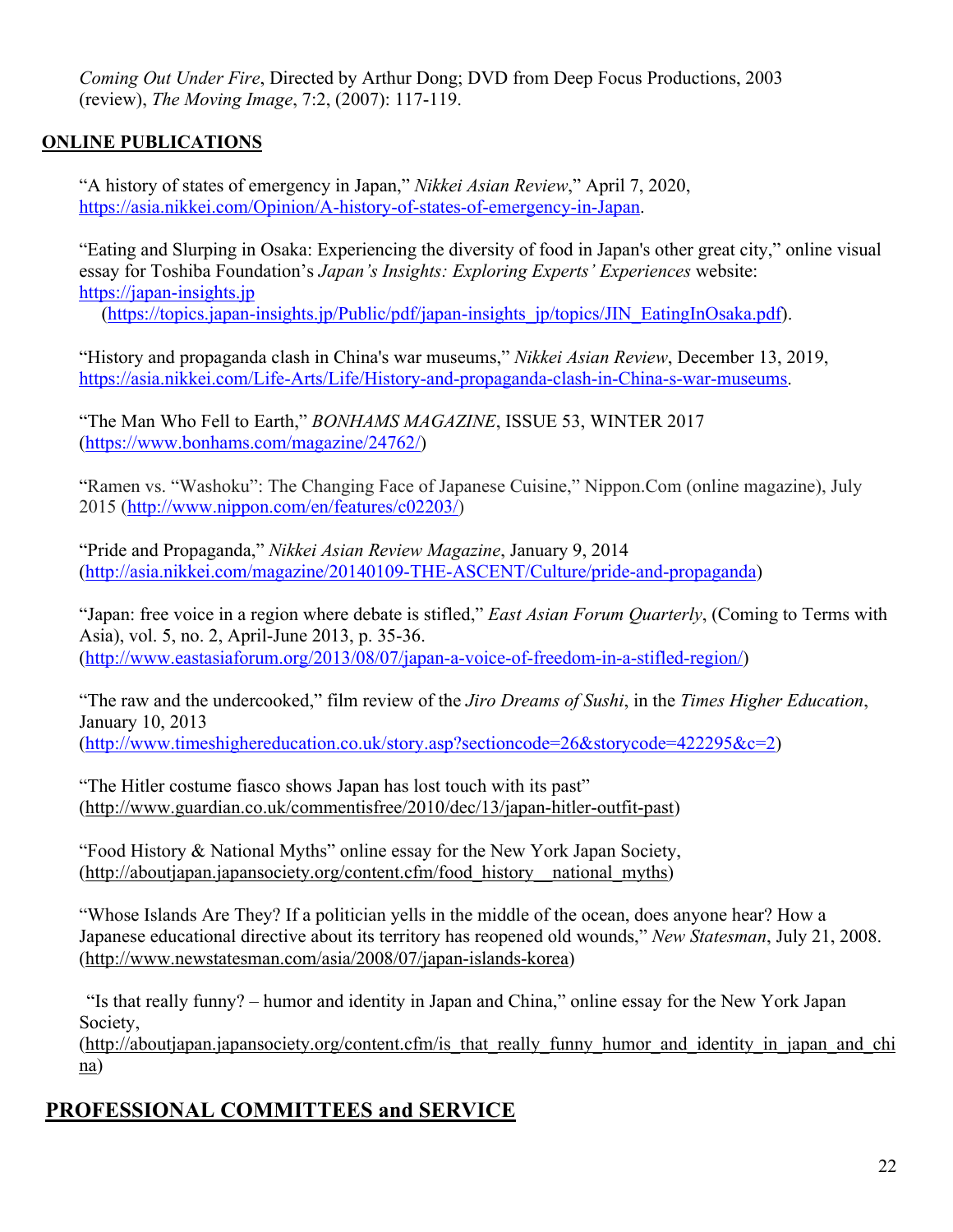Interviewed for documentaries and TV shows on:

- 1. Host and narrator for three of the eight episodes for a television documentary on the postwar war crimes trials of the Japanese, *Asia-Pacific War Crimes Trials* (亚太战争审判), which won a Gold medal in the 42<sup>nd</sup> American 2021 Telly Awards. These were broadcast in Chinese and English on Chinese television, first in September 2020. They are also now available online and DVD.
	- a. Episode 6, 亚太审判:绳之以法 (*Finding Justice*) https://www.youtube.com/watch?v=dmXH2Ec9-aQ; 1. and an English narrated version at: https://www.bilibili.com/video/BV1eZ4y1N7MK?p=6
	- b. Episode 7, 亚太审判:良知救赎 (*Justice Redeems Us All*) https://www.youtube.com/watch?v=3cv7S0yrc3Q 1. and an English narrated version at: https://www.bilibili.com/video/BV1eZ4y1N7MK?p=7
	- c. Episode 8, 亚太审判:⼈性召唤 (*An Appeal for Humanity*) https://www.youtube.com/watch?v=9lOxQTCVa74 1. and an English narrated version at: https://www.bilibili.com/video/BV1eZ4y1N7MK?p=8
- 2. Interviewed in Chinese concerning mainland Chinese translation of Slurp! for Pear Video, May 2019. 『剑桥教授:拉⾯起源于中国还是⽇本』, https://www.pearvideo.com/video\_1355073
- 3. Consultant for NHK docudrama series about the Tokyo Trial, (東京裁判), broadcast in Japan 2016 and 2017. The series was nominated for a prize from the Japanese Agency of Cultural Affairs due to the high ratings of the show.
- 4. Interviewed in London in April 2017 for a Discovery Channel documentary on Japan's war history and the surrender in World War Two. To be aired in 2018.
- 5. Interviewed in November 2017 by Wildbear Productions in Canberra, Australia for a documentary company producing a series on "Total War" and the aftermath of war. To be broadcast by the History Channel internationally.
- 6. Interviewed in Cambridge, May 2017, in Japanese for French-produced documentary on Japanese nationalism and history, *Japon, la tentation nationaliste,* a documentary with French, English and Japanese versions by director Watanabe Kenichi. Broadcast worldwide in 2017.
- 7. Interviewed in November 2016 and May 2017 in Chinese by the Jiangsu Broadcasting Corporation of China for their extensive documentary, The Sword of Justice (正義之劍), concerning the history of war crimes trials in China. Broadcast in August 2017 in China, and available on DVD.
- 8. Interviewed and filmed in Cambridge, May 2015, for the Japanese popular TV show variety show 世界 不思議発見 (The World's Amazing Discoveries!) to showcase my book on the history of ramen. (One of Japan's longest running TV shows since 1986).